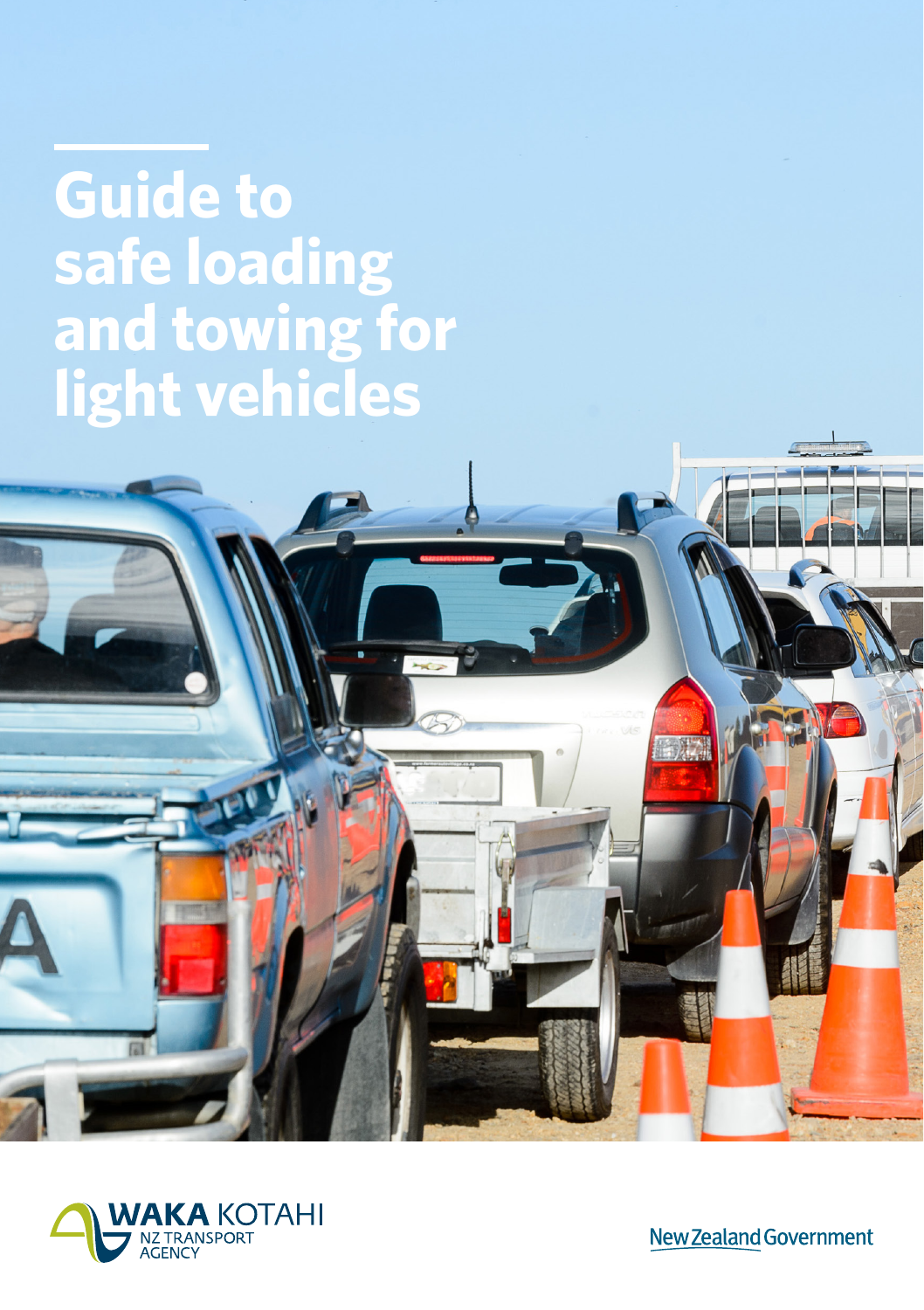

#### **Waka Kotahi NZ Transport Agency**

Published May 2017

ISBN 978-1-98-851234-1 (print) ISBN 978-1-98-851235-8 (online)

Copyright: May 2017 Updated December 2020

Waka Kotahi NZ Transport Agency



If you have further queries, call our contact centre on 0800 699 000 or write to us:

Waka Kotahi NZ Transport Agency Private Bag 6995 Wellington 6141.

This publication is also available on our website at **www.nzta.govt.nz**

#### **Disclaimer**

This publication is intended to provide general information to the public about safe driving practices. Every effort has been made to ensure the quality and accuracy of this information. However, readers are advised that the information provided does not replace or alter the laws of New Zealand and other official guidelines or requirements or replace any legal requirement. You should also be aware that any such legal requirement may be replaced or amended subsequent to this publication. Readers should, therefore, take specific advice from qualified professionals before undertaking any action based on information contained in this publication.

The authors of this publication do not accept any responsibility or liability whatsoever, whether on contract, tort, equity or otherwise for any action taken, or reliance placed, as a result of reading any part of this publication or for any error, inadequacy, deficiency, flaw or omission from the information provided in this publication.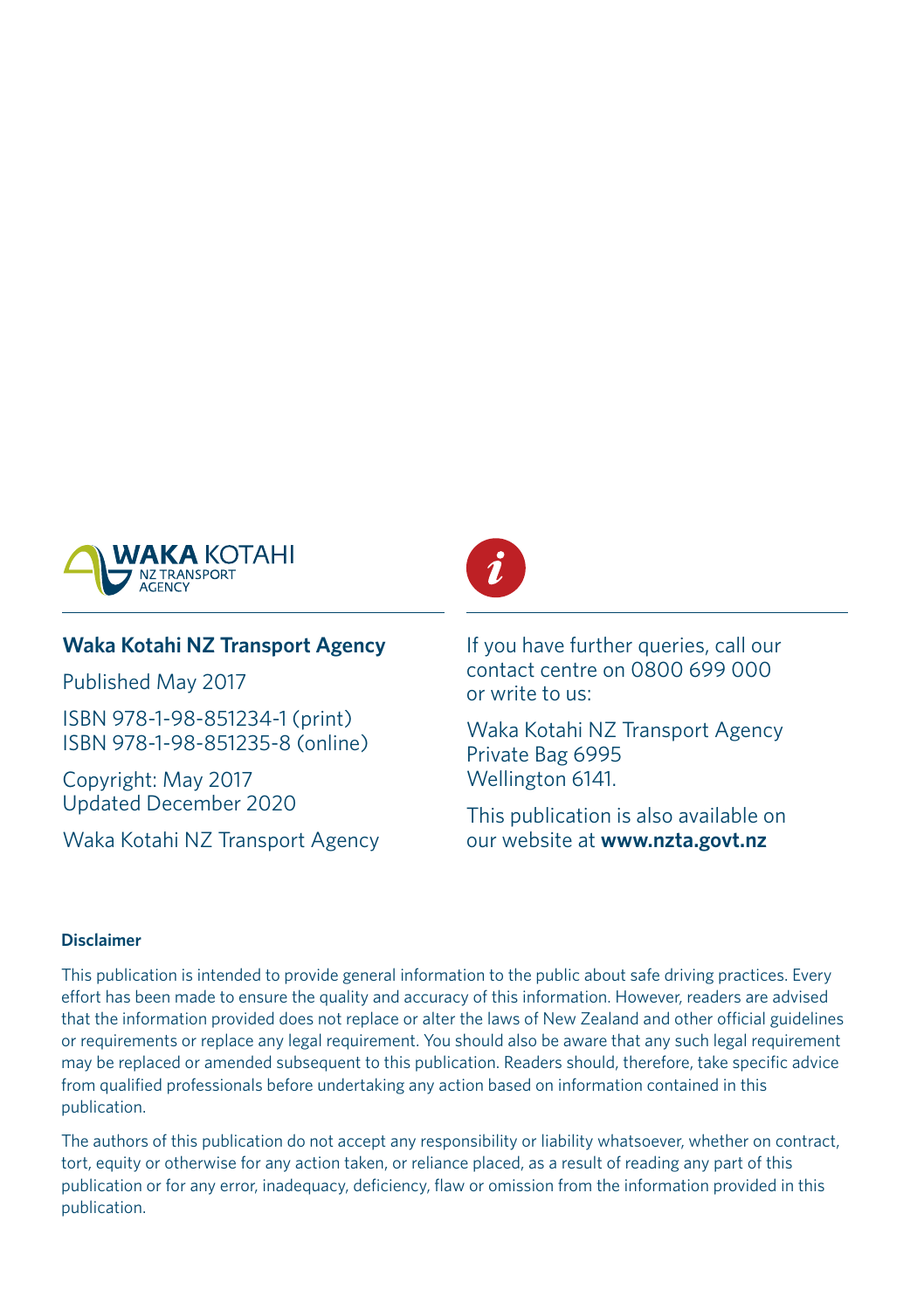## **CONTENTS**

**2**

## **3**

**How much can your vehicle tow safely?**

**What your trailer must have**

**Loading your vehicle and trailer safely**

**7**

## **9**

# **12**

**Securing your load**

## **Loads overhanging the vehicle or trailer**

**Loads requiring extra care**

**14**

**18**



**Safe towing practices and speed limits**

**Further information**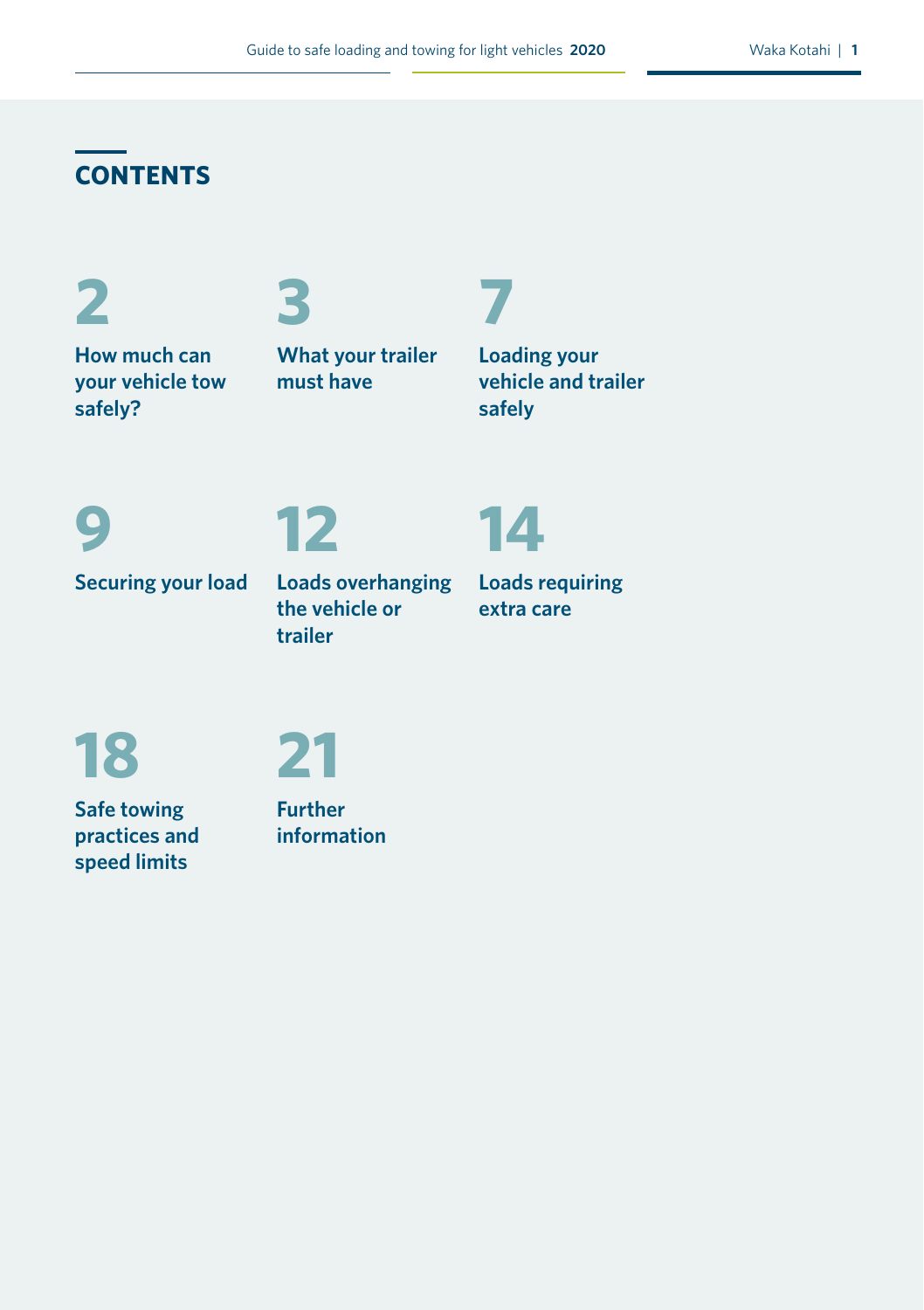On average, seven people a year are killed and 45 seriously injured in crashes involving a light vehicle towing a trailer (the word trailer includes caravans, as well as boat, horse and garden trailers).

Incorrect loading is a factor in around 27 light vehicle crashes a year including one death and five serious injuries.

This guide contains detailed advice on loading and towing practices to keep you within the law and protect you, your goods and others on the road.

## **How much can your vehicle tow safely?**

Most vehicles have tow ratings given to them by the manufacturer specifying the gross trailer weight braked, unbraked, or both, that the vehicle can safely tow. Although the law does not require these tow ratings to be followed, Waka Kotahi recommends that they be taken into account.

In addition to the requirements above, the law requires that every light vehicle and trailer combination must be capable of stopping within a distance of seven metres from a speed of 30km/h. In effect, this means that the maximum allowable weight of an unbraked trailer is limited by the weight and braking ability of the vehicle being used to tow it.

Waka Kotahi recommends, as a guide, that the laden weight of an unbraked trailer should not exceed three quarters of the unladen weight of the towing vehicle and then only if the towing vehicle's brakes and tyres are in excellent condition. A trailer heavier than this may prevent the vehicle combination from meeting the seven metre from 30km/h brake performance requirement. To illustrate the increase in stopping distance when towing an unbraked trailer, consider a trailer with a laden weight equal to the weight of the towing vehicle.

This combination can be expected to have double the stopping distance of the towing vehicle alone, and even a towing vehicle with good brakes is likely to fail the legal brake performance requirement of seven metres from 30km/h. If the trailer is equipped with brakes, it may be possible to safely tow a trailer heavier than three quarters of the unladen weight of the towing vehicle, but the seven metres from 30km/h brake performance requirement still applies.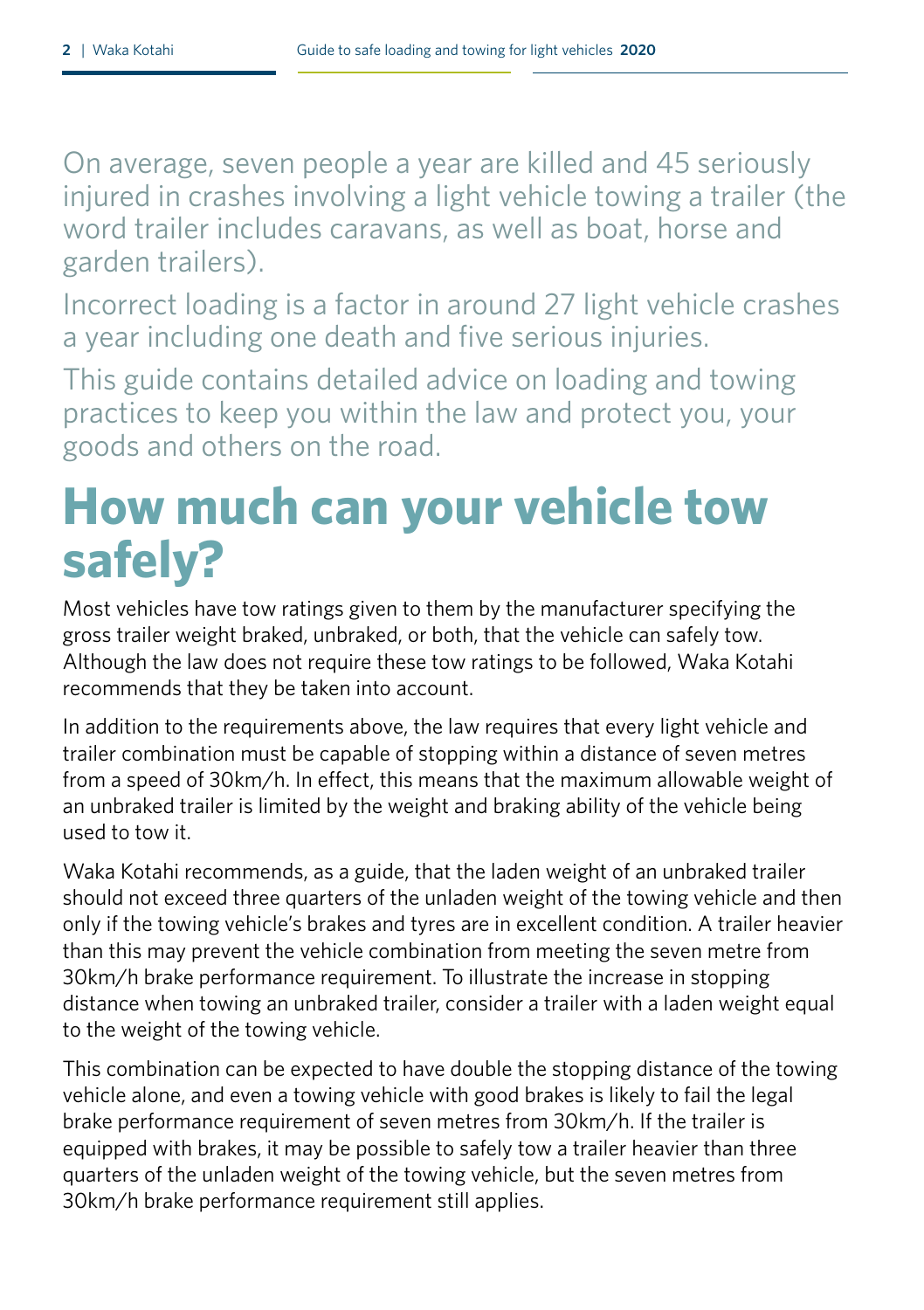NOTE: Remember that a car, utility vehicle or light van is not permitted to tow more than one trailer or vehicle.



## **What your trailer must have**

Your trailer must display:

- › a current warrant of fitness
- › a current vehicle registration label.

## **LIGHTS**

#### FRONT POSITION LAMPS (SIDE LIGHTS)

A trailer that is more than two metres wide, or extends more than one metre from the centre of the vehicle on either side must have one pair of front position lamps.

Any other trailer may have one or two front position lamps, but if only one is fitted it must be fitted on the side of the vehicle closest to the middle of the road.

#### REAR POSITION LAMPS (TAIL LIGHTS)

A trailer must have at least one red rear-facing position lamp.

If the trailer was first registered after 1 January 1978 and is more than 1.5 metres wide, it must have two rear-facing position lamps fitted.

A trailer may have a maximum of two pairs of rear-facing position lamps.

#### STOP LAMPS

A trailer first registered in New Zealand on or after 1 April 2012 must be fitted with one or two pairs of stop lamps. A trailer first registered in New Zealand before 1 April 2012 must be fitted with one or two pairs of stop lamps if its construction, equipment or loading prevents following drivers from seeing an arm signal given by the driver of the towing vehicle.

#### REFLECTORS

The trailer must have at least two rear red reflectors fitted, one on each side.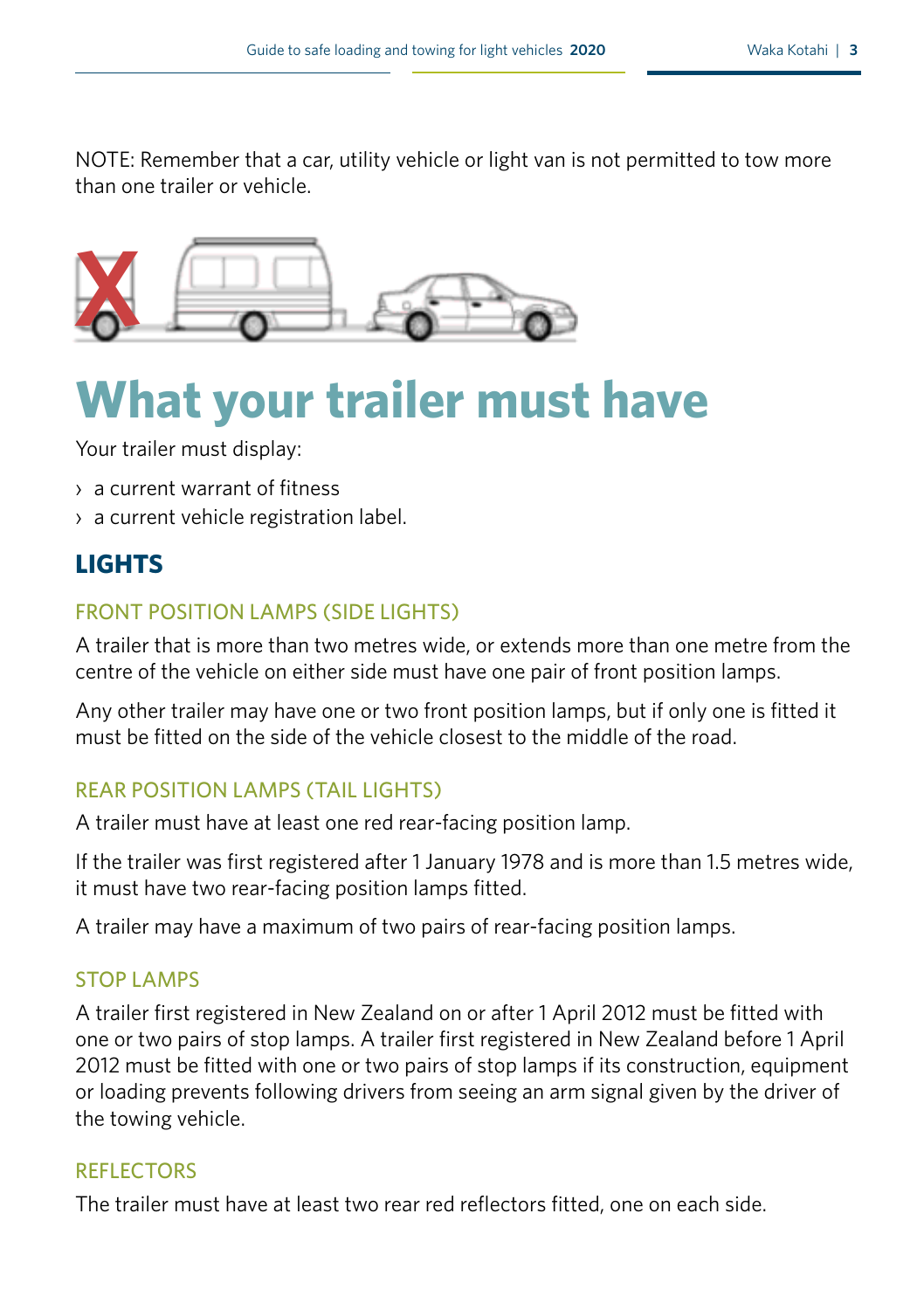#### REGISTRATION PLATE LAMP

The letters and numbers on the trailer registration plate must be lit by a white light. It is important that the white light doesn't dazzle following drivers or confuse them about which way the trailer is facing.

#### DIRECTION INDICATORS

A trailer first registered in New Zealand on or after 1 April 2012 must be fitted with one or two pairs of rear direction indicator lamps. A trailer first registered in New Zealand before 1 April 2012 must be fitted with one or two rear direction indicator lamps if its construction, equipment or loading prevents following drivers from seeing an arm signal given by the driver of the towing vehicle.

A trailer may be fitted with one or two pairs of front direction indicators.

NOTE: If your load covers up essential lights on your vehicle or trailer, you must fit temporary lights to your load to make sure you comply with the legal requirements set out above. For example, bicycles carried on a towbar-mounted cycle rack on the back of your vehicle can often cover up your tail lights.

A vehicle lighting retailer or garage can advise you on purchasing and fitting temporary lights to your load.

### **TOW BARS AND TOW COUPLINGS**



Although tow bars are not required to be rated and certified on light vehicles, there are safety requirements. Your tow coupling and tow bar must be strong enough to safely tow your fully laden trailer. The tow bar must also be correctly fitted so that it transfers the towing forces to the structure of the towing vehicle without any distortions of the tow bar or the towing vehicle's bodywork/structure.

In addition, when you are loading the trailer, make sure that there will be a downwards force on the vehicle towbar at the point of attachment equal to about 10% of the weight of the trailer plus load. Do not put too much weight at the back of the trailer. Ensure there is a downwards force at the point of attachment, to improve the handling characteristics when you are towing.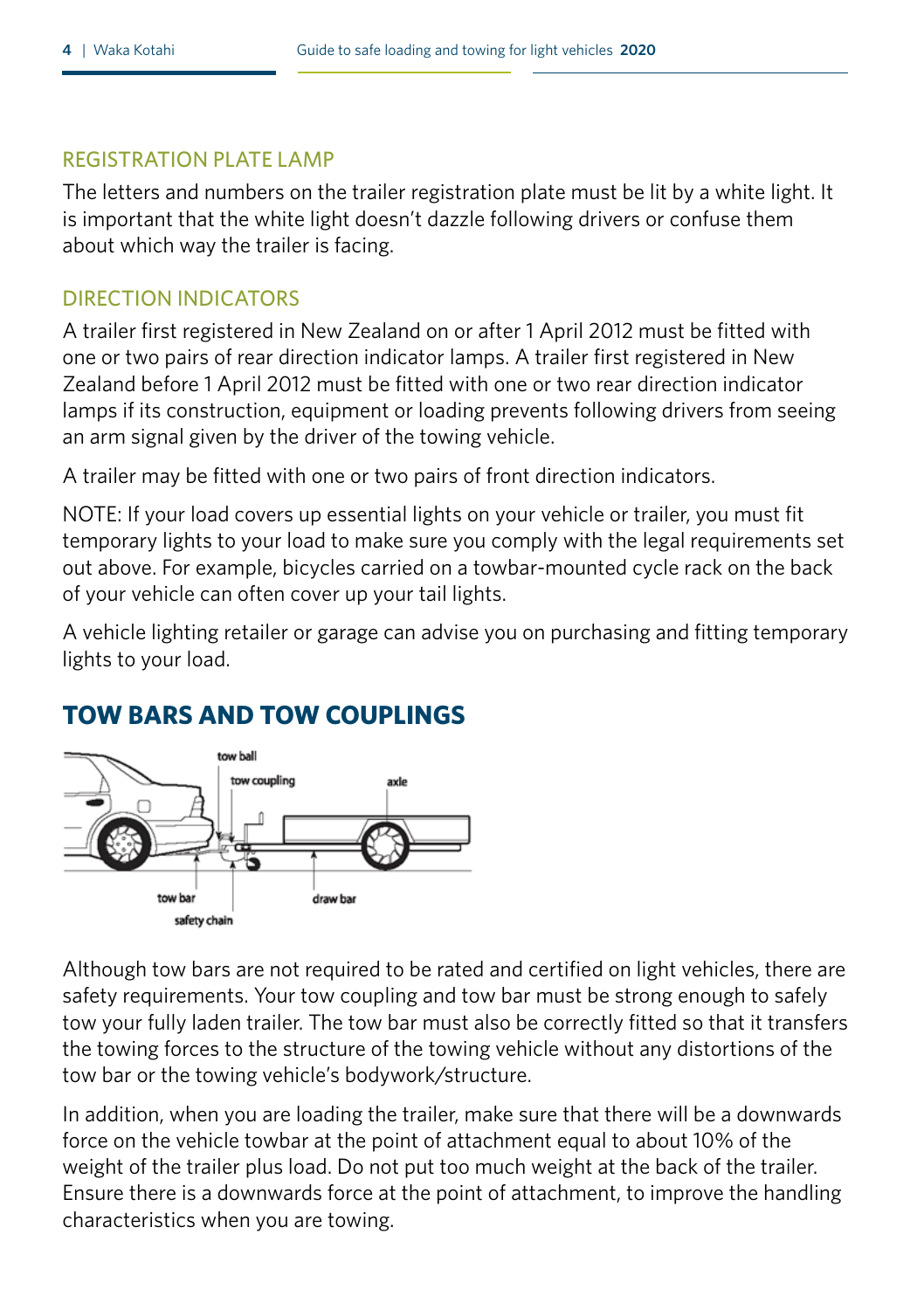The coupling on the trailer must have a manufacturer's rating appropriate for the gross laden weight of the trailer and be compatible with the tow ball size.

There are two sizes of tow balls in use:

- › The older 1 ⅞ inch diameter ball.
- › The newer 50mm diameter tow ball.

The tow ball and coupling must be in good condition and securely attached to the tow bar and trailer draw bar respectively. When connecting the trailer to the towing vehicle, you must make sure that the tow coupling, electrical connection and safety chain/s are all connected correctly so that they work properly. Remember that the gap between the vehicle and the trailer must be no more than four metres.

## **TRAILER BRAKES**

There are three types of brakes:

#### SERVICE BRAKES

- › *Direct* this service brake system allows the driver of the towing vehicle to directly and progressively regulate the trailer brake effort from the driving position. This includes vacuum-operated brakes and pneumatic over hydraulic systems, controlled directly by the driver of the towing vehicle.
- › *Indirect* with this service brake system the action of the driver applying the towing vehicle's brakes causes the trailer to push against the towing vehicle and this force indirectly controls the trailer brakes. This includes override brakes.

#### BREAKAWAY BRAKES

› These brakes will apply themselves automatically if the trailer is accidentally disconnected from the vehicle.

#### PARKING BRAKES

 $\rightarrow$  These brakes are applied by hand and are useful for holding the trailer when it has been disconnected from the towing vehicle.

Light trailers may be required to have service brakes, parking brakes, breakaway brakes or safety chains depending on the gross laden weight of the trailer. The table below outlines the requirements for the types of brake that must be fitted to light trailers.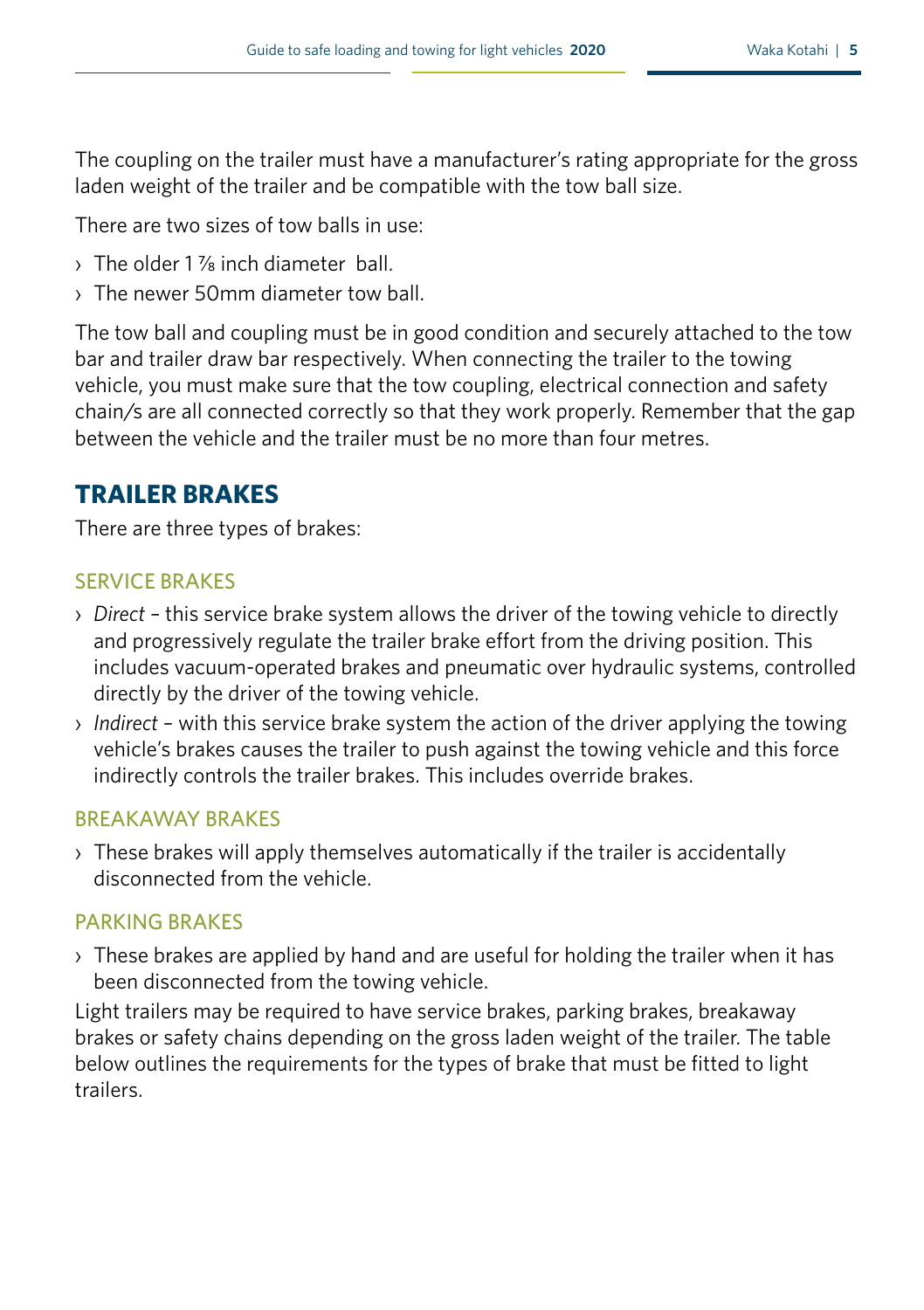#### Requirements for service brakes, parking brakes, breakaway brakes and safety chains on light trailers

| Type of brake                | Gross laden weight<br>of trailer of 2000kg<br>or less                                                                                                                                | Gross laden weight of<br>trailer of more than<br>2000kg but less than<br>2500kg                                                                                                                                                                  | Gross laden weight<br>of trailer 2500kg<br>and up to 3500kg                    |
|------------------------------|--------------------------------------------------------------------------------------------------------------------------------------------------------------------------------------|--------------------------------------------------------------------------------------------------------------------------------------------------------------------------------------------------------------------------------------------------|--------------------------------------------------------------------------------|
| Service brake                | Not required, but if<br>fitted see<br>Performance<br>requirements for<br>brakes on light<br>trailers (page 5)                                                                        | Required: may be either<br>direct or indirect (see<br>definitions on trailer<br>brakes, page 5)                                                                                                                                                  | Required: must be<br>direct (see<br>definition on trailer<br>brakes on page 5) |
| Parking brake                | Not required                                                                                                                                                                         | Not required                                                                                                                                                                                                                                     | Required                                                                       |
| Breakaway brake              | Not required                                                                                                                                                                         | Not required                                                                                                                                                                                                                                     | Required: unless<br>fitted with safety<br>chains                               |
| Safety chain(s) <sup>*</sup> | Required: unless<br>fitted with a<br>breakaway brake.<br>The safety chain<br>must be of sufficient<br>strength to hold the<br>trailer secure under<br>all conditions of road<br>use. | Required: unless fitted<br>with a breakaway brake.<br>The coupling must have a<br>manufacturer's rating<br>appropriate for the laden<br>weight of the trailer and<br>there must be twin safety<br>chains that cross each<br>other when connected | Not required: safety<br>chains are<br>recommended but<br>not required          |

\* The safety chains must meet the applicable warrant of fitness requirements.

## **PERFORMANCE REQUIREMENTS FOR BRAKES ON LIGHT TRAILERS**

- › Brakes fitted to a trailer, whether or not they are legally required, must be in good working order.
- › The service brake, if fitted, must act on both wheels on at least one axle. The service brakes on the towing and towed vehicles must together be capable of stopping both vehicles within seven metres from a speed of 30 km/h.
- › The parking brake, if fitted, must be capable of holding the trailer at rest on a slope of one in five.

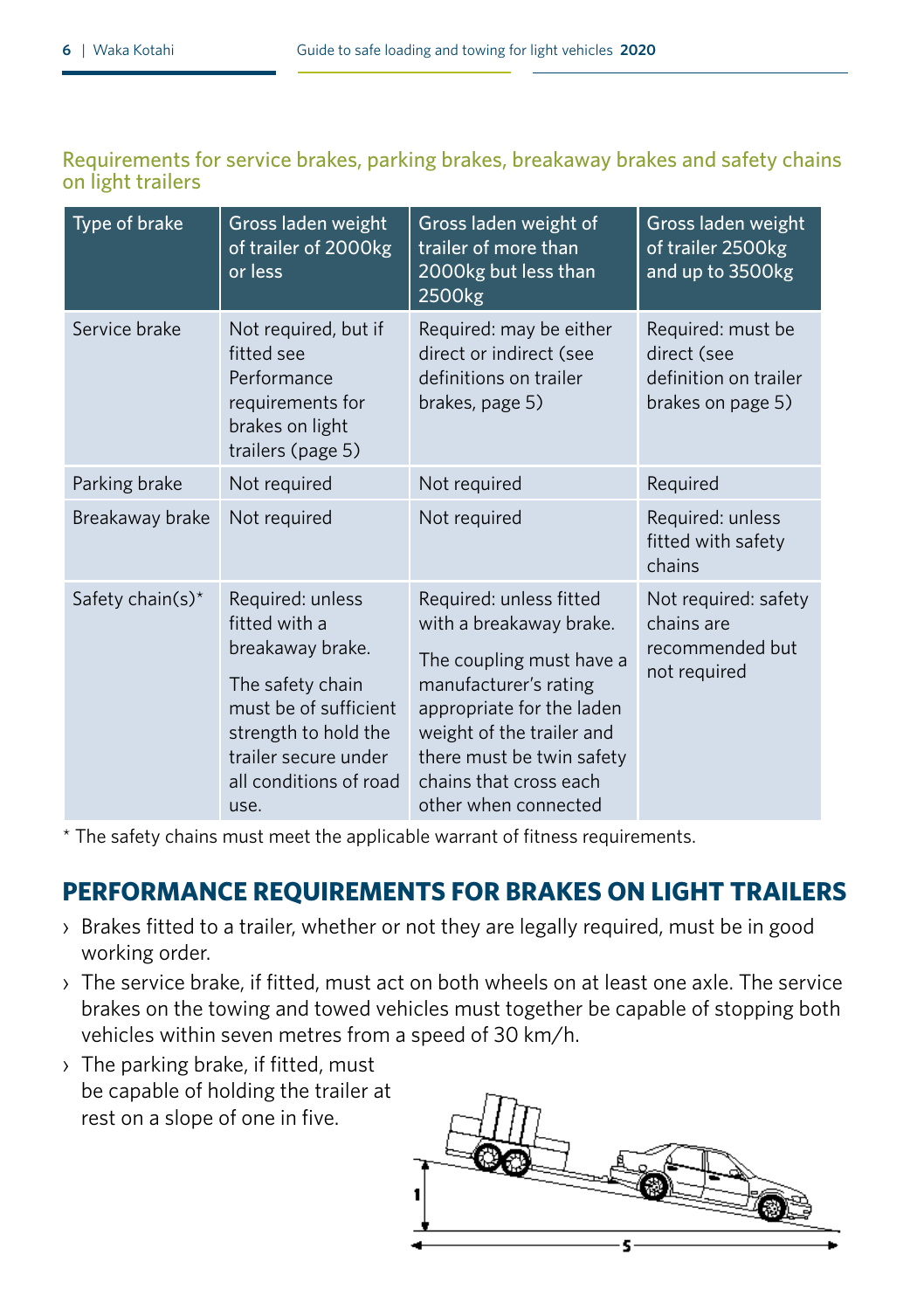› Some trailers under 2500 kg are fitted with a hand brake. The hand brake operates by activating the hydraulic brake system and should not be used as a parking brake as it is not guaranteed to remain engaged indefinitely. However, this type of hand brake is useful for controlling and braking trailers under 2500 kg when not connected to the vehicle. It is also useful as a temporary brake when positioning chocks under the trailer's wheels to permanently secure the trailer.

## **TRAILER MAINTENANCE**

Regular maintenance of your trailer is very important:

- › Check tyre pressures, and look for signs of wear or damage.
- › Clean all lights and reflectors.
- › Check all lights are working.
- › Check with your local garage to ensure the tow coupling and brake mechanisms are well lubricated.
- $\rightarrow$  Jack the trailer up and spin the wheels, listening for rumbling noises which indicate worn wheel bearings.
- › Check all tie-down points are tight.

A poorly maintained trailer can be a hazard to yourself and other road users. No matter how good you are at towing, you can never tow a badly maintained trailer well and safely.

## **Loading your vehicle and trailer safely**

## **HOW MUCH CAN YOUR VEHICLE CARRY?**

Each vehicle has a maximum safe laden (or loaded) weight, also referred to as gross vehicle mass/weight (GVM/GVW). Overloading the vehicle beyond this weight can compromise the vehicle's body, brakes, chassis, wheels and/or engine.

The laden weight and unladen (also called unloaded, tare or kerb) weight will be in your vehicle manufacturer's handbook or manual. Also look for any specific instructions on how to load the vehicle safely.

The maximum safe laden weight minus the unladen weight gives you the maximum load (including objects, people and animals) that the vehicle can carry.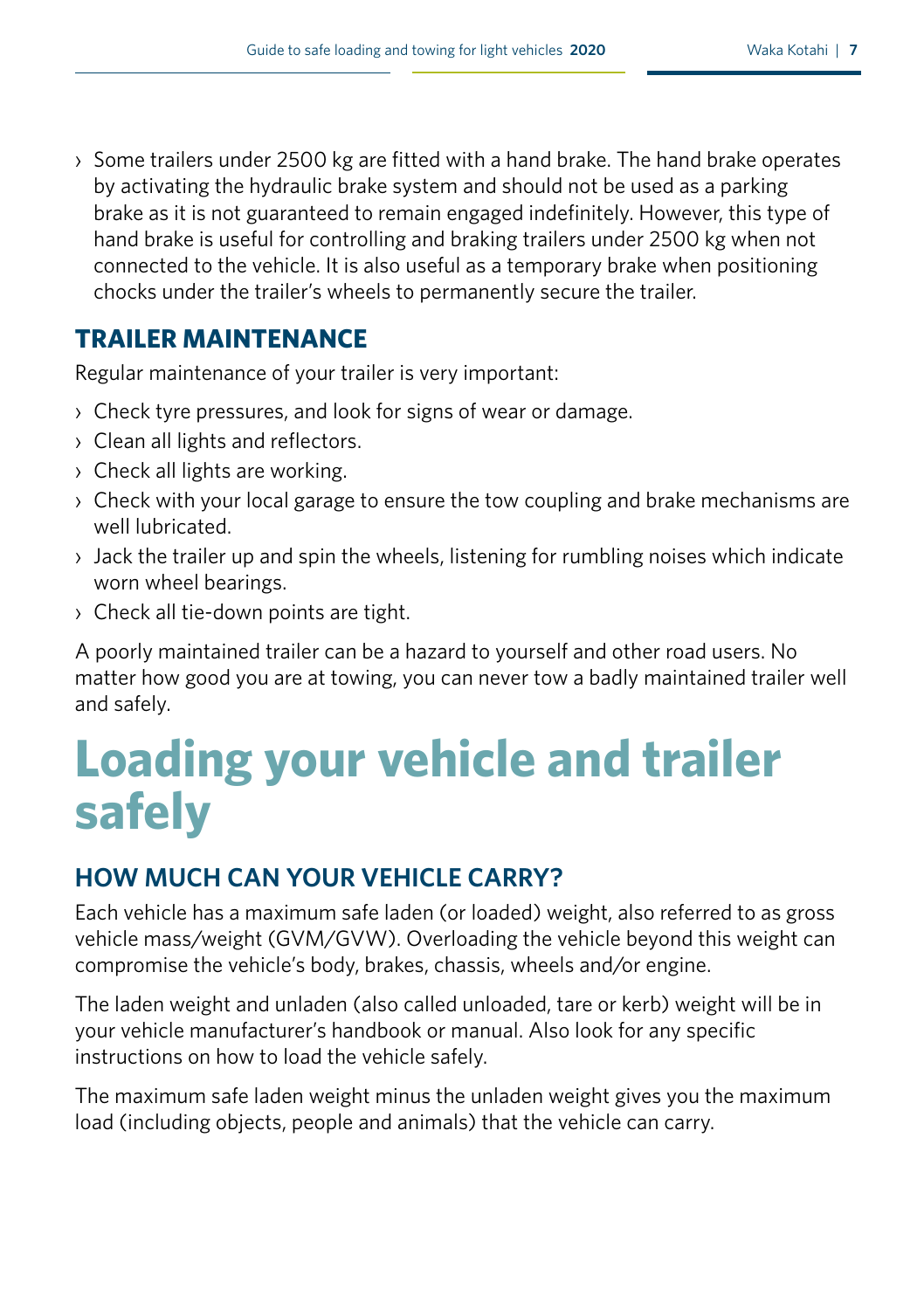#### Tongue loading

What is tongue load? (sometimes called vertical load or download) – the downward force exerted on the towball by the trailer and it's load.

Industry experts indicate the ideal tongue load is approximately 10% of the weight of the trailer and its load.

Too much or too little tongue loading can lead to trailer sway or snaking which could result in an crash.

The data plate of the towbar will display the maximum tongue loading weight.

**OUTI ANDER** MAX.TOWBAR MAX.TOWBALL **MITSUBISHI DOWNLOAD CAPACITY MOTORS** PETROL 1600kg **160kg** DIESEL 2000kg 200ka TONGUE PART No M7350574 THIS TONGUE IS TO BE USED ONLY WITH TOWBAR PART No MZ350573 FOR TRAILER TOWING ONLY

#### MTM (maximum towed mass) braked and unbraked

This is the maximum weight that the towbar is capable of with either brakes fitted (or not) to the trailer.

## **ARRANGING LOADS SAFELY**

- › Check that any goods or animals inside or on your vehicle are placed where they won't injure anyone or distract the driver.
- › If following another vehicle, make sure that any passengers are sitting in a safe position, using a safety belt or child restraint.
- › Spread a load of goods out evenly across the floor or deck of the vehicle, to keep its height as low as possible.
- › If you have to stack the load, put larger and heavier items at the bottom.



- › If possible, arrange loads so they don't project outside the body of the vehicle. Minimise any projecting loads so you reduce the risk of injury to the driver, passengers and other road users.
- › Position loads on trailers as close to the axle as possible. Avoid placing heavier loads towards the rear of the trailer. Ensure there is a downward force at the point of attachment, to improve the handling characteristics when you are towing.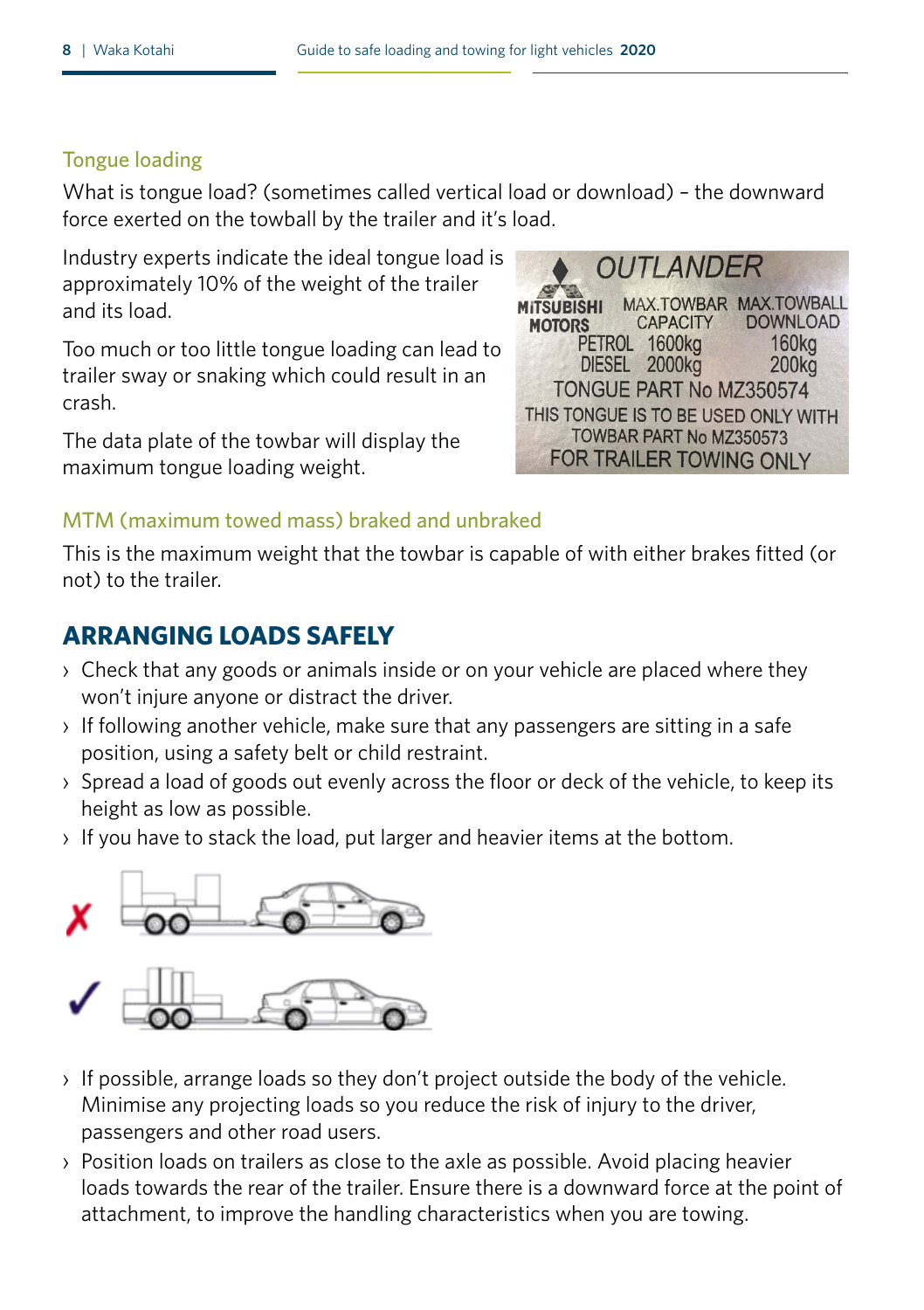If part of the load is removed during the journey, you may need to rearrange and re-secure the rest of the load.

# **Securing your load**

All loads including those carried on trailers should be properly restrained so they can't shift around while the vehicle is moving.

All objects should be restrained by being:

- › securely packed inside compartments that are rigidly attached to the vehicle, or
- › held securely in racks or cradles or frames designed to fit that size of object and which are rigidly attached to the vehicle, or
- › held by lashings (webbing straps, ropes, chains) or clamps securely attached to appropriate anchorage points (rails, hooks or eyes) on the vehicle.

When you secure a load, bear in mind that it will try to move:

- › forwards when you brake the vehicle
- › sideways when the vehicle turns
- › backwards when the vehicle accelerates
- › upwards when the vehicle goes over bumps.

## **LASHINGS (WEBBING STRAPS, ROPES AND CHAINS)**

If you're using lashings to secure a load, you'll need to work out the strength of the lashings – known as 'lashing capacity'.

Look on the lashing or its packaging for a figure (in kilograms) beside 'lashing capacity'. If you see 'breaking strength' – then the lashing capacity will be half of this figure.

Fasten your load to the vehicle using as many lashings as required to achieve a combined lashing capacity equal to at least twice the weight of the load.

NOTE: A minimum of two lashings should be used to prevent the load, or part of the load, from twisting, rotating, pivoting or slewing.

Secure lashings to suitable anchorage points (rails, hooks or eyes) on the vehicle.

If your vehicle doesn't have suitable anchorage points, investigate whether these can be fitted to your vehicle or use a vehicle that does have suitable anchorage points.

Tighten the lashings before beginning your journey. Check them during the journey and tighten the lashings again if necessary.

If possible, put the load against a headboard, sidewall or other rigid part of the vehicle structure to help hold it in place.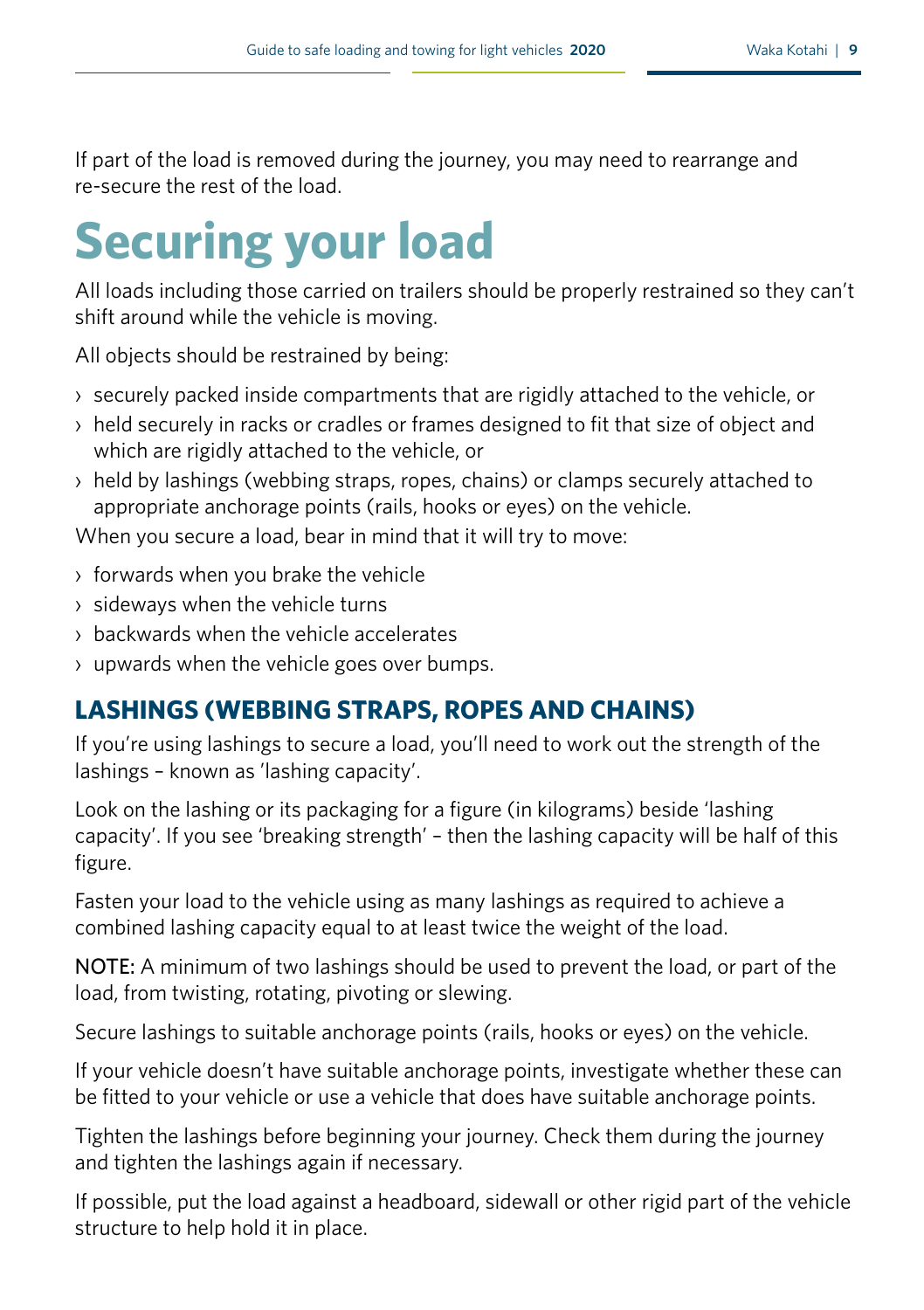#### NOTE:

- › If your load weighs more than 500 kilograms, refer to the *Truck loading code*.
- › Remember to regularly inspect webbing straps and ropes (they can be damaged by wear, chemicals, heat, light, excessive knotting, bending, or chafing).
- › Ropes made of natural fibres (sisal and manila) may stretch when dry (allowing the load to move) and shrink when wet (which might damage the load).

## **DO YOU NEED TO COVER THE LOAD?**

All loads that may be affected by air flow or by the motion of the vehicle should be covered.

Bulk (unbagged) loads such as silt, sand, gravel, builder's mix, leaves, grass clippings, prunings from vegetation, wood chips, sawdust, coal, firewood, dung, topsoil, fruit, vegetables, loose paper and general rubbish should be covered by a tarpaulin to prevent the load spilling or shedding.

Netting or metal mesh cages can adequately retain some loads, if the holes in the netting or mesh are smaller than the smallest load fragments.

Fragile loads (such as glass sheets) should be completely enclosed so that any pieces or shards will be retained on the vehicle if they break during the journey.

## **LOADS INSIDE VEHICLES**

Objects inside a vehicle should be restrained against movement.

Seat backs (especially folding seats) may not be strong enough to restrain a load placed behind them. Check the vehicle's manual to see if the seat backs can restrain the load that you want to carry. If they can't, take steps to secure the load. This could be by lashings attached to appropriate anchorage points fitted within the vehicle. Other options include a load retaining wall or beam, or a full or partial cargo barrier constructed to Australia/New Zealand Standard AS/NZS 4034.1 or 4034.2: (2001).

Don't rely on the 'grip' (friction) between an object and the floor of the vehicle to restrain the load. Many objects are smooth and can slide easily across most surfaces. Also remember that this grip (friction) is lost when the vehicle goes over a bump that lifts the load upwards. Ensure there is a downward force at the point of attachment, to improve the handling characteristics when you are towing.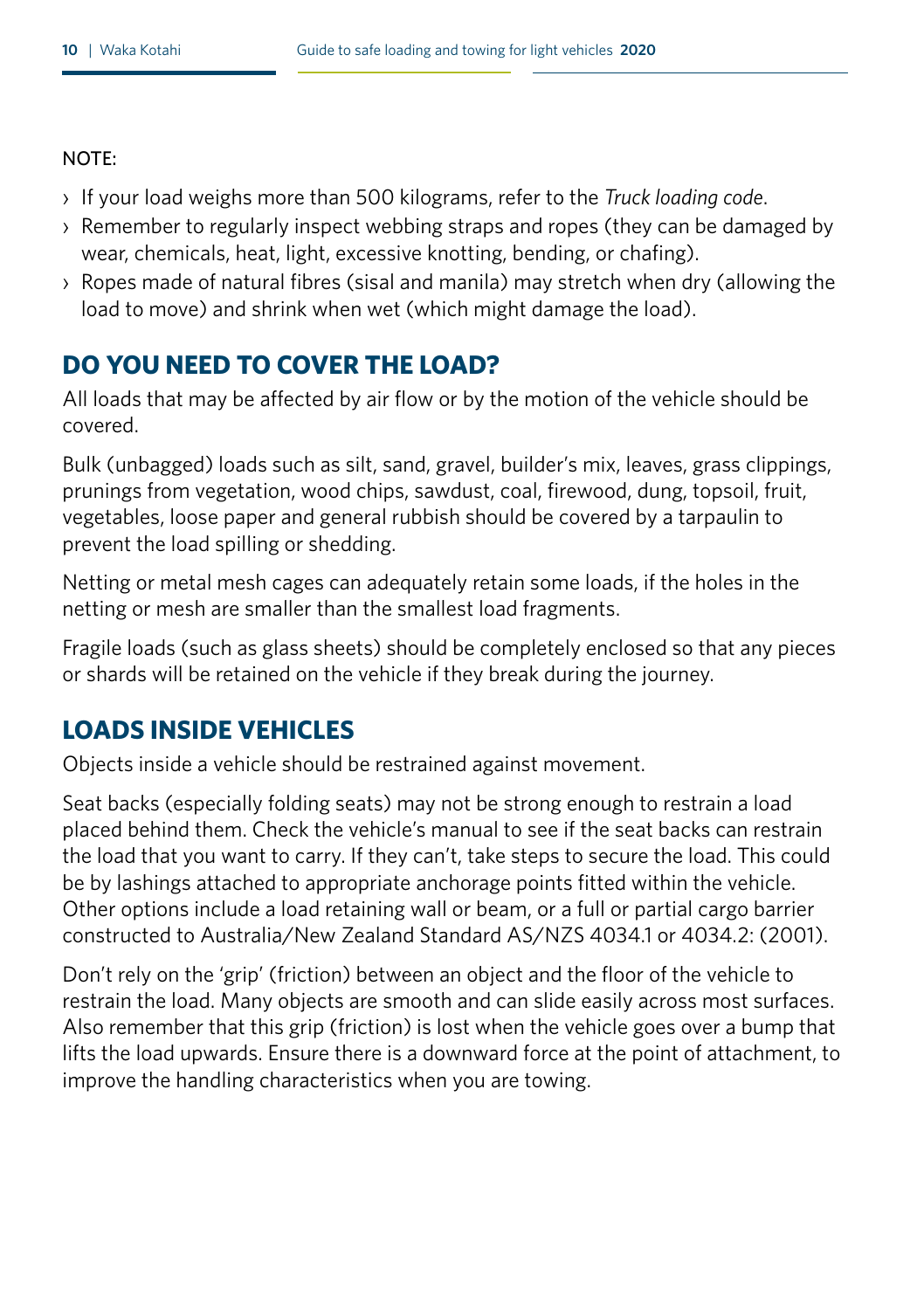## **LOADS ON TRAILERS**

If your vehicle tows a trailer, you need to allow for this in calculating how much load your motor vehicle can safely carry. Remember that the brakes of your vehicle will also need to restrain the forward motion of the trailer (unless the trailer itself has effective brakes).

Look in your vehicle manual for the maximum weight your vehicle can tow.

## **LOADS ON ROOF RACKS**

Before you buy a roof rack, check your vehicle's manual to find out how much weight your vehicle can safely carry above its roof. Check the load that the roof rack itself can carry. Then look for a rack that suits your vehicle's roof shape and can be attached to appropriate places on your vehicle.

## **SPREADING THE LOAD ON A ROOF RACK**

Evenly distribute objects along and across the rack (between the left and right sides, and between the front and back of the vehicle).

Be careful carrying long or bulky objects on a roof rack. Both the lashings holding the objects onto the rack and the fittings that hold the rack to the vehicle should be strong enough to keep both the rack and the objects secure in strong cross winds. If you're unsure about this, use additional lashings and attach these directly to the vehicle.

Remember that

- › the more weight that you carry on the roof of your vehicle, the less weight you will be able to carry inside your vehicle
- › roof racks increase wind resistance and buffeting by the wind
- › you may need to travel more slowly and your vehicle may use more fuel.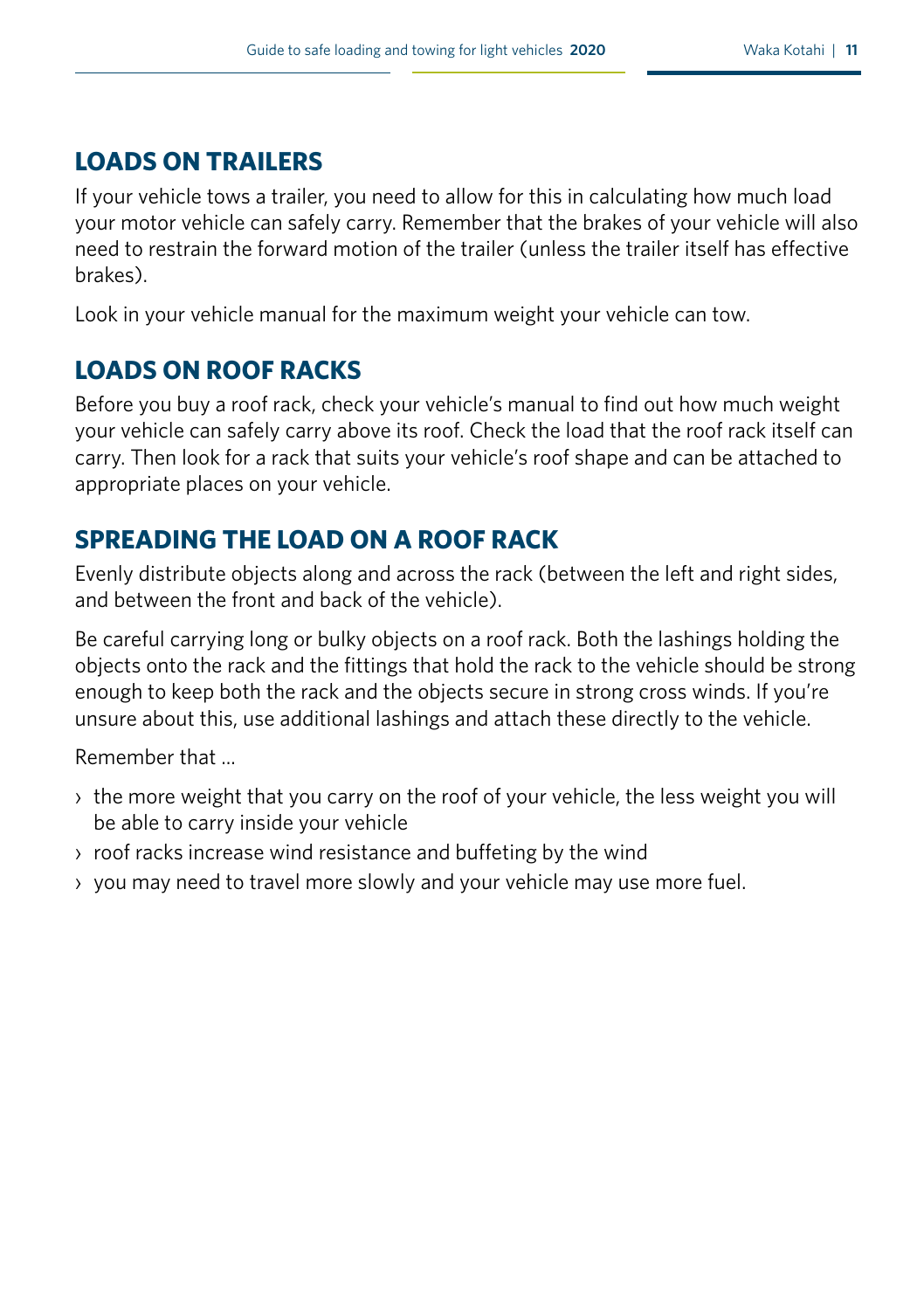## **Loads overhanging the vehicle or trailer**

#### WARNING DEVICES

If the load (including equipment used to support or retain the load) extends more than 200mm beyond the sides of the vehicle or trailer, or more than one metre beyond the front or back of the vehicle, then you must attach suitable warning device(s) to it.

#### **During daylight you must attach:**

› flags (coloured white or fluorescent red, orange or yellow, at least 400mm long by 300mm wide)



#### or

› standard hazard warning panels (coloured yellow/green with an orange stripe, at least 400mm long by 300mm wide).

#### **During the hours of darkness, you must have lights on the load:**

- › at the rear and facing towards the rear, coloured red (if the load extends sideways or to the rear)
- › at the front and facing towards the front, coloured white or amber (if the load extends sideways or forwards).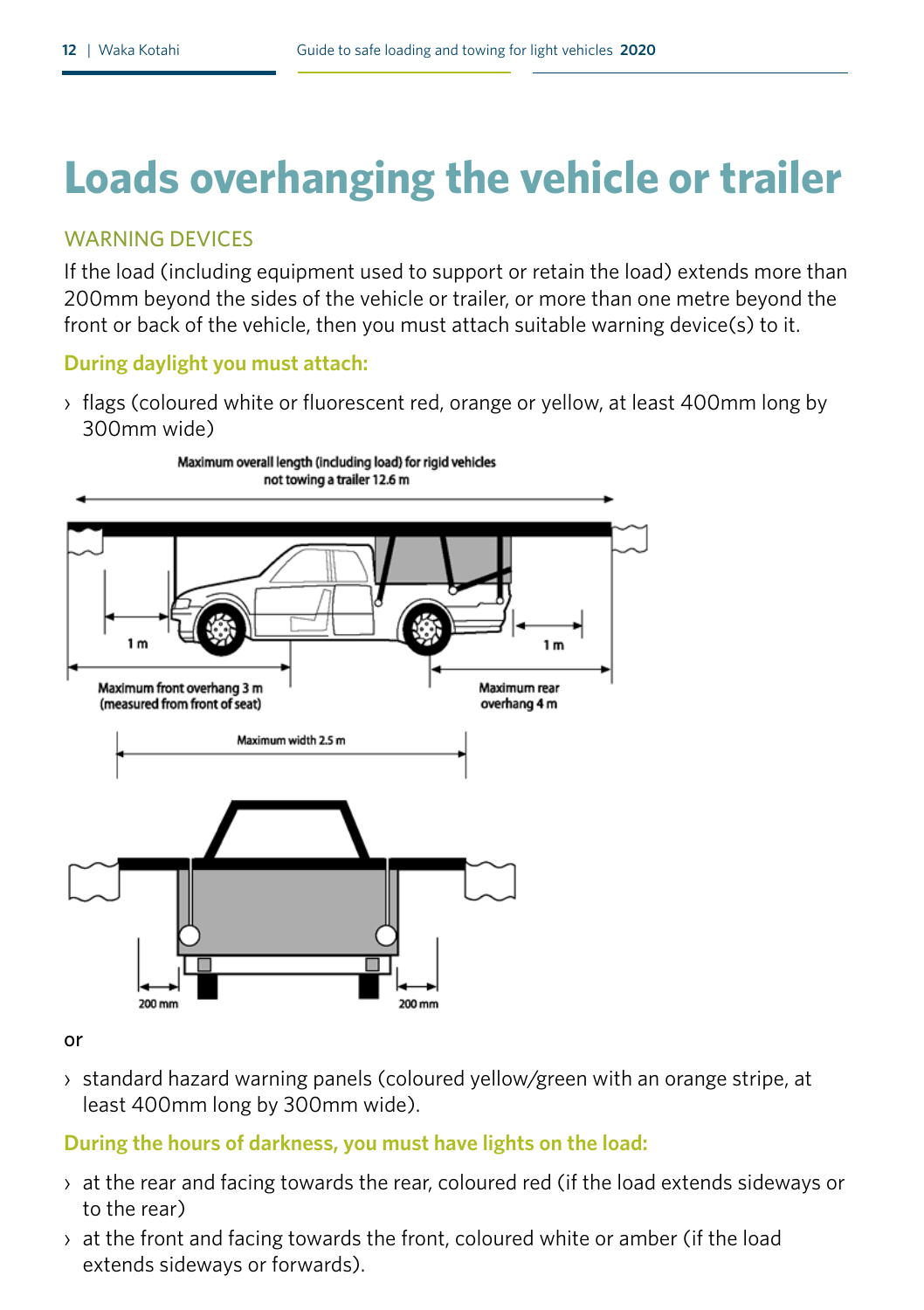

#### Hazard warning panels can be used instead of flags

During the hours of darkness, the lights must be clearly visible in clear weather at a distance of at least 200 metres.

If the overall width of the projecting load is one metre or less, then place one flag or panel or light at the centre of the load. If the load is wider than one metre, then place a flag or panel or light at each corner of the projecting load.

Note: If your load covers up essential lights on your vehicle or trailer, you must fit temporary lights to your load to make sure you comply with legal requirements. A vehicle lighting retailer or garage can advise you on purchasing and fitting temporary lights to your load.

#### Maximum vehicle size

Vehicles are allowed to carry loads up to the maximum permitted size (dimensions) for that type of vehicle (provided the vehicle can be safely loaded that way). These maximum dimensions are set out in factsheets 13b Light rigid vehicles (including cars and utes) and 13d Light simple trailers (including caravans, boat and garden trailers).

#### Oversize (overdimension) loads

Large loads (such as boats and gliders) that cannot be reduced in size to fit within the maximum vehicle dimensions (because they are indivisible) are allowed to be moved on roads as oversize (overdimension) loads.

See **[Factsheet 53a Overdimension vehicles and loads](http://www.nzta.govt.nz/assets/resources/factsheets/53/docs/53-overdimension.pdf)** for the details of the conditions that need to be met before these loads can be moved.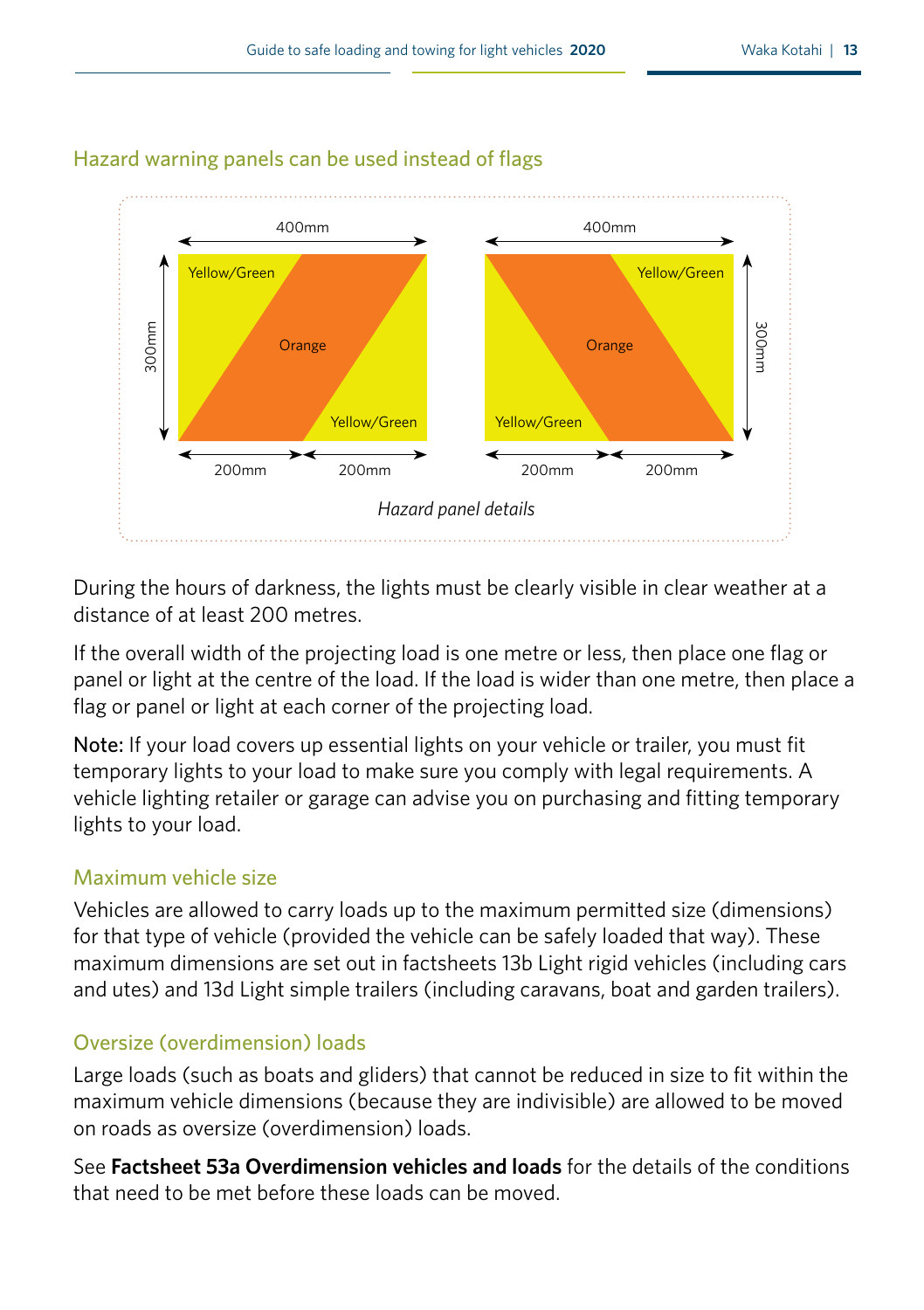# **Loads requiring extra care**

#### Powdered or granular solids

These include cement, grain, gravel, wood chips, potting mix, fertiliser, soil, lime, coal, coke, carbonettes, bricks etc. They are often in large bags but are also sold in bulk. Close the bags at the top to prevent spillage. Make sure the bags won't move during the journey.

If the material is carried loose on a flat-deck vehicle with sides:

- › cover the load with a tarpaulin. Make sure the tarpaulin is properly secured to the vehicle at appropriate anchorage points
- › don't overfill the space or allow the material to spill through any gaps between the deck and the sides of the vehicle.

#### Solid objects in packaging

These include suitcases, cartons, boxes, trunks, shrink-wrapped packets of manufactured objects etc. Pack these against the sides of the vehicle and restrain them with suitable straps, ropes or webbing.

#### Garden refuse and loose rubbish

This can be packed in large metal, plastic or wooden containers, in large bags or in bulk. Securely close any containers or bags and restrain them so they don't move on the vehicle.

Bulk loads should be carried inside closed vehicles or covered by netting or tarpaulin (to prevent loose pieces flying off when the vehicle is moving).

#### Transporting cans, cylinders and bottles

Make sure that the caps, stoppers, corks, lids or valves of cans, cylinders and bottles are closed tightly before being placed in the vehicle.

Smaller cans and bottles can be packed in cartons or crates. Larger cylinders need to be secured in racks or cradles, held by lashings or packed in compartments.

#### Logs and posts

Logs and posts are heavy items that need to be secured against movement in all directions.

Shorter logs, posts and firewood can be contained within vehicles with solid sides or load restraining cages, or restrained by lashings if they are tied into a bundle.

Chains should restrain larger logs and stumps, as set out in the *Truck loading code*.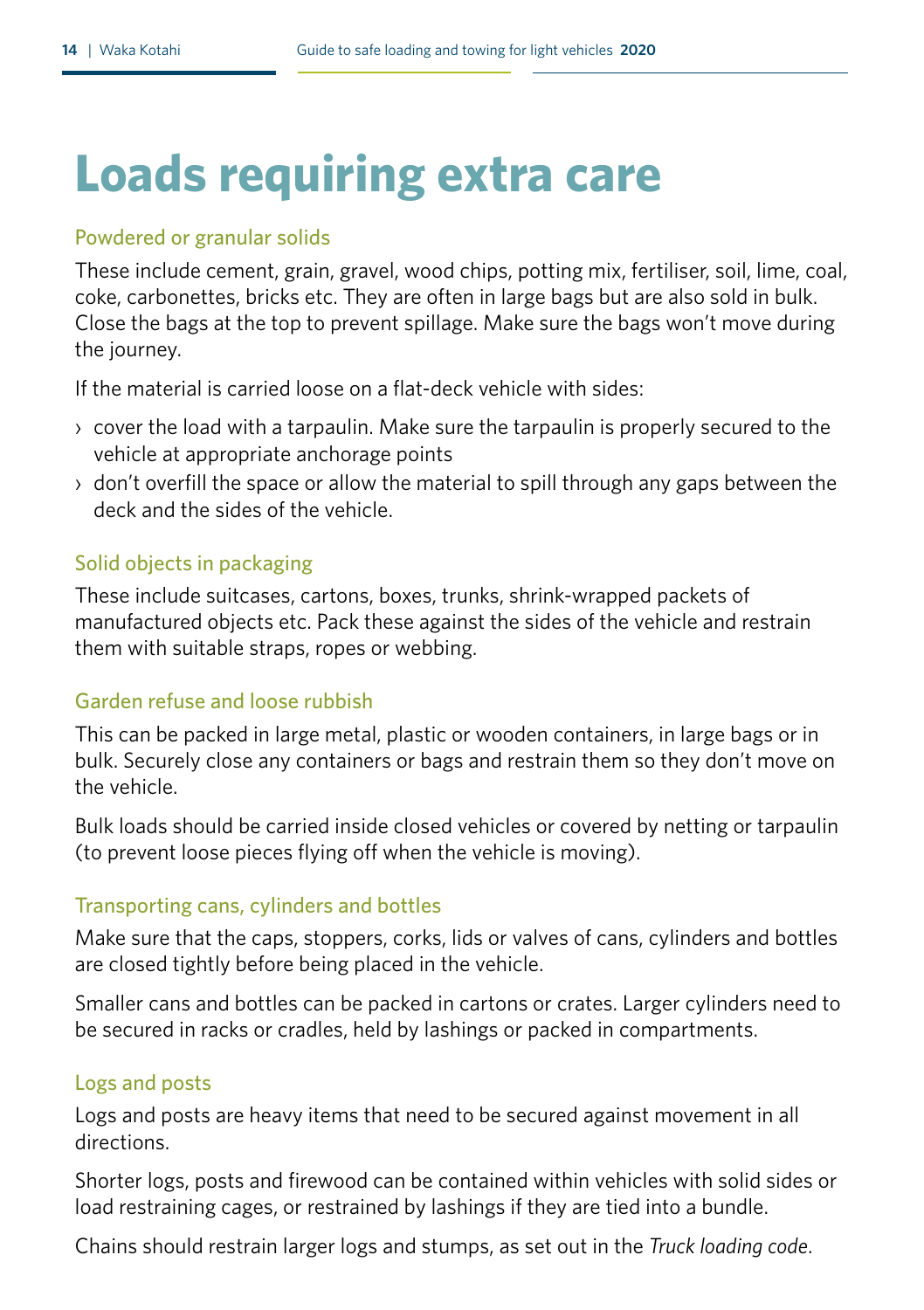#### Large solid sheets

Glass sheets should either be carried flat on the deck of the vehicle or in specially designed frames. If the frames are not enclosed inside the body of the vehicle, then the glass sheets should be fully enclosed by covers attached to the frames so that broken shards of glass will not fall on the road if the glass sheet shatters during the journey. Frames which are mounted outside the body of the vehicle should have flags or hazard panels (day) and lights (night) attached to them if they extend more than 200mm sideways beyond the body of the vehicle.

Sheets of plywood, plasterboard etc can be carried flat on the deck of the vehicle. If they are carried on roof racks, secure them with lashings against movement forwards, backwards, sideways and upwards. The front edge of these sheets needs to be particularly well secured to resist buffeting by air movement during the journey.

#### Pipes, ducts and hoses

Pipes, ducts and hoses need to be secured against movement in all directions.

The appropriate way of securing them depends on the material the pipe is made of, its length and diameter and whether it is rigid or flexible.

- › Concrete, steel, cast iron and ceramic pipes and fittings are generally heavy objects that need to be contained within crates or boxes, secured by chains or heavy duty lashing material.
- › Rigid plastic pipes and ducts need to be secured near both ends.
- › Hoses should be carried on racks or in rolls that are securely contained within, or lashed to, the vehicle.

#### Bicycles, machinery, steel, and other metal objects

Care needs to be taken when transporting machinery and metal objects because they may be heavy, be irregular shapes and have sharp edges. These need to be restrained during a journey. Special racks with clamps may be fitted to some vehicles to hold bicycles and other machinery.

Otherwise, packing and chains should be used to hold heavy metal objects in place on the vehicle or trailer.

NOTE: Bicycles carried in towbar-mounted cycle racks can often cover up the number plate or essential lights on the back of the vehicle. In these circumstances the driver is legally obliged to fit additional lights and/or number plates on the back of the load.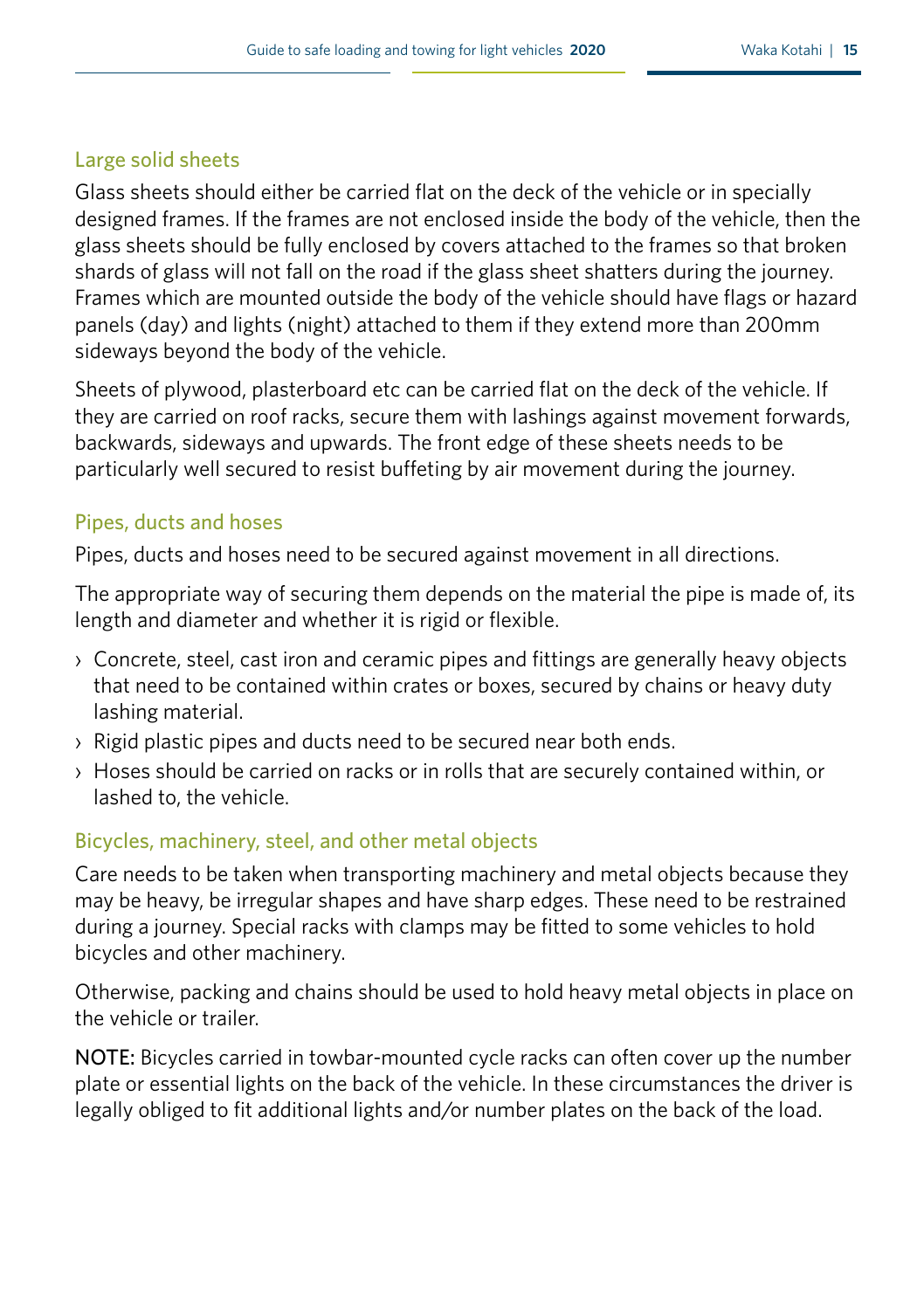#### Sawn timber

This should be carried on vehicles that are suited to its length. Pre-packed timber of one size is relatively easy to handle and secure with appropriate lashings. More care should be taken with different sized pieces. These need to be arranged and secured so the stability of the vehicle is maintained and the pieces do not become loose during the journey.

#### Boats and gliders

Ideally, boats and gliders should be carried on vehicles or trailers that have been specially designed to contain their size and shape. If any part of the boat or glider is not contained, it needs to be appropriately restrained to prevent movement.

See also the section, Loads overhanging the vehicle or trailer (page 9) if the boat or glider extends more than 200mm over the sides of the vehicle, or more than one metre beyond the front or back.

#### Recreational equipment

Surf boards, windsurfer boards, paddles, kayaks, canoes and skis should be carried in or on racks that are suitable for the weight and size of the object. At least two clamps or lashings need to be used to keep them secure during travel if they're carried outside the vehicle.

Large boards that are placed on a roof rack can be severely affected by the air flowing over the vehicle. Both the lashings (or clamps) holding the board to the rack, and the fittings holding the rack to the vehicle, need to be strong enough to hold the board in place throughout the journey. Use additional lashings connecting the load directly to the vehicle if you are carrying a large board or canoe.

#### Transporting animals

Animals should be transported in adequately ventilated cages, boxes, pens, crates, or containers that are suited to their size, and are held securely inside or attached to the deck of the vehicle.

Dogs (and other large animals) should only be carried on an open deck if they are securely tethered to the centre of the front of the deck. This allows the cab of the vehicle to protect them from the wind. The chain or lead tethering the animal should be attached to the collar or harness by a swivel so the animal can have limited movement.

The chain or lead should be short enough to prevent the animal's legs from reaching over the sides of the vehicle, but long enough to allow the animal to stand, lie down and move about slightly. Animals should be protected from extreme weather conditions.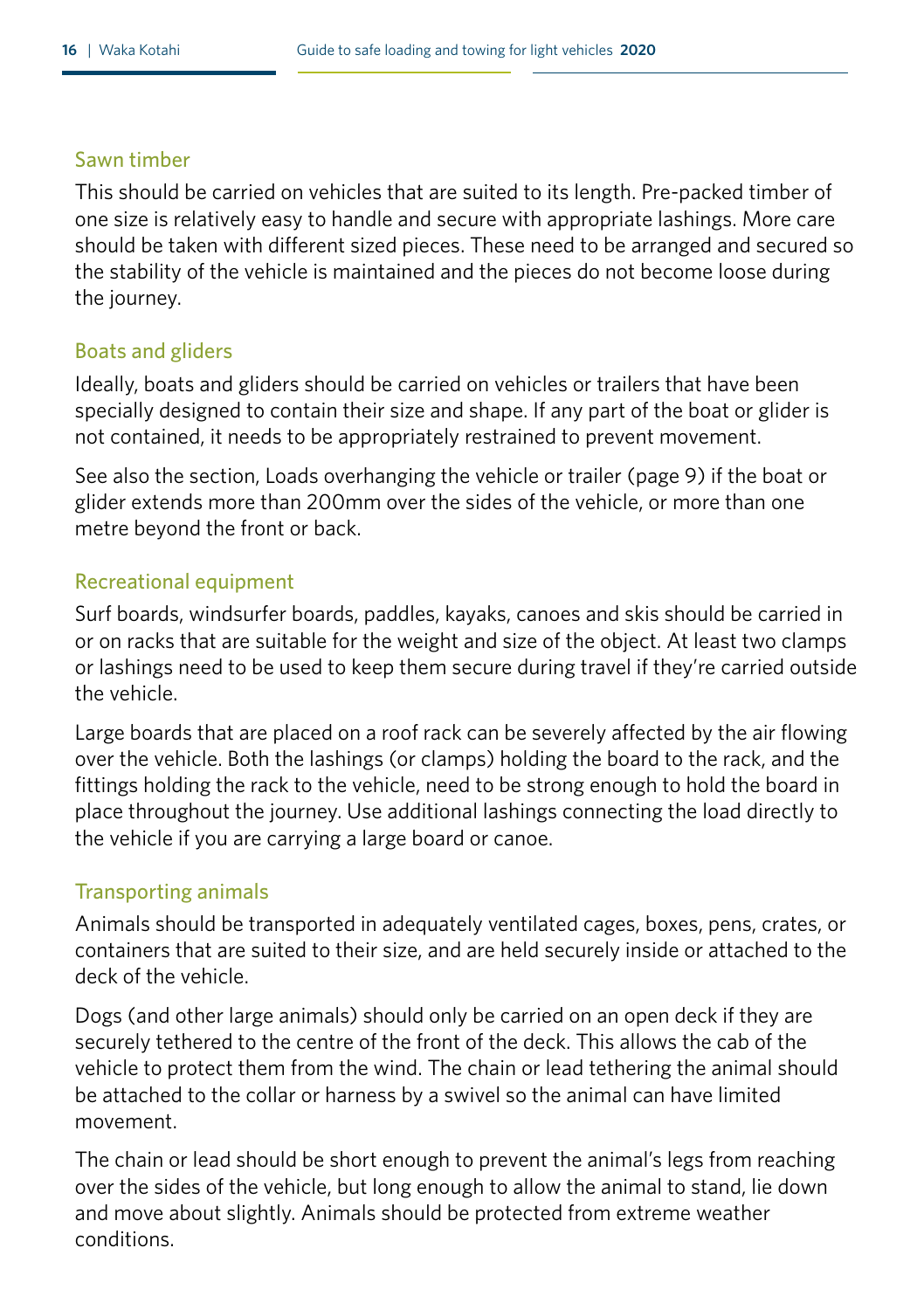If large animals are carried in the passenger compartment, a proprietary harness fitted to the seatbelts should restrain them. Otherwise they should be tethered in a ventilated space at the rear of the vehicle or placed behind a suitable restraining barrier.

Don't let animals travel with their heads protruding from the open window of a vehicle. They could be injured (particularly their eyes and neck).

Birds should be transported in suitably sized cages secured to the vehicle.

Fish should be transported in watertight containers secured to the vehicle.

Horse trailers: when towing a horse trailer you need to take extra care – as the horse moves, the trailer will sway.

#### Transporting dangerous goods

Take care when carrying dangerous goods such as compressed gases and liquids.

These are often packaged in special containers with special valves or stoppers. Ensure valves are properly closed and stoppers and lids are secure before loading gases and liquids in or on the vehicle.

There are legal limits on how much of each dangerous goods substance you can carry and on the combinations of dangerous goods you can carry together.

See the Waka Kotahi factsheets 67, 68 and 69 for more details of these restrictions.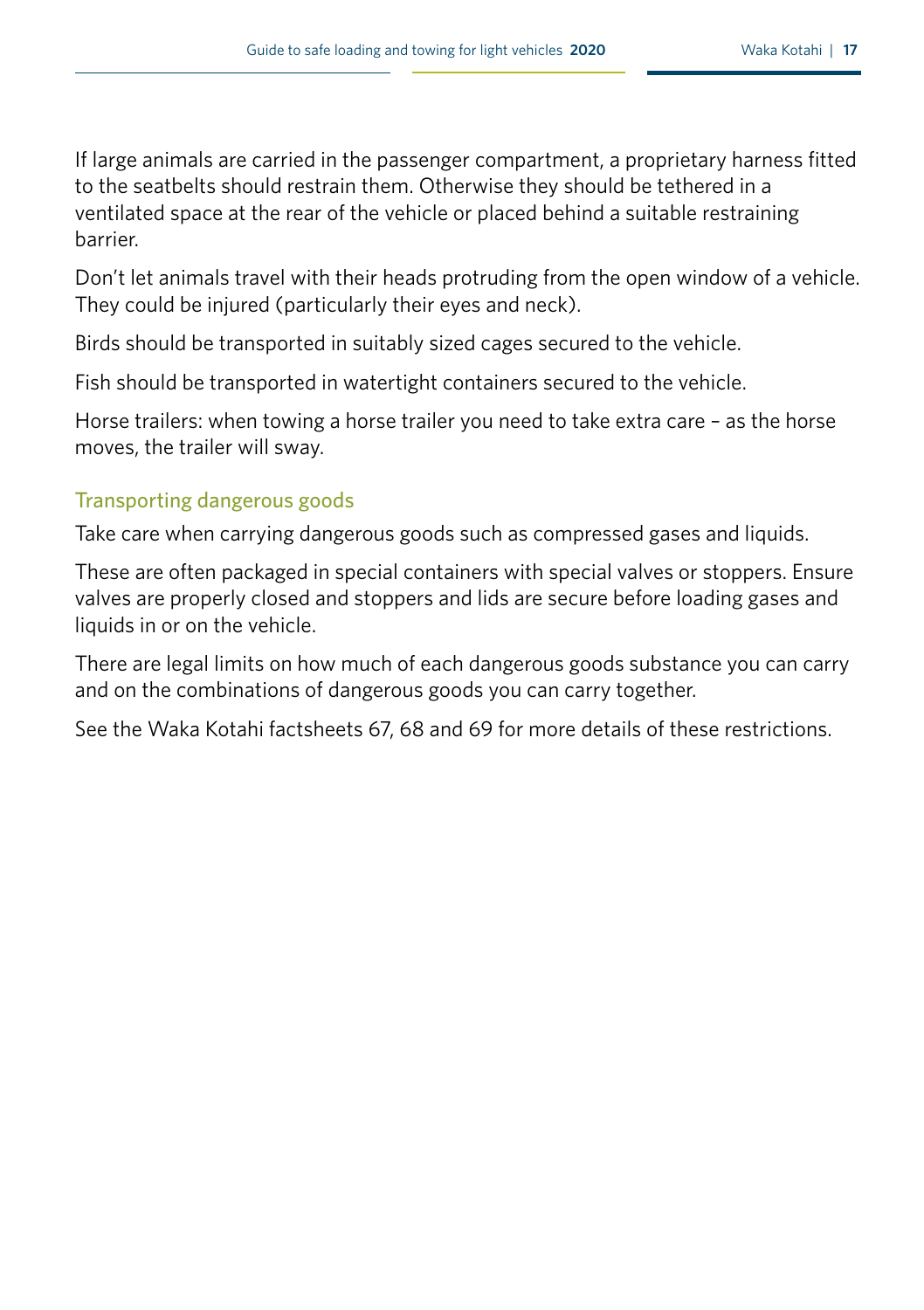# **Safe towing practices and speed limits**

The maximum open road speed for light vehicles towing trailers or towing other motor vehicles is 90km/h, provided that you have a rigid connection between the towed and towing vehicles, such as a towbar, drawbeam or drawbar. If you want to tow using a rope or other non-rigid connection, then the maximum speed on the open road is 50km/h.

NOTE: These are maximum speeds – drive slower if the conditions require it.

## **CARRYING PASSENGERS**

If you're carrying passengers you must ensure that they ride in a position where they are not likely to be injured during the journey. It is against the law for passengers to ride in a caravan being towed.



## **OVERTAKING**

- › Allow more time and distance to overtake.
- › Avoid 'cutting off' the vehicle just overtaken when returning to your lane.
- › Care must be taken not to hold up following traffic unnecessarily. Pull over when it is safe to do so (making sure there is a suitable space for your vehicle and its trailer) and allow following traffic to pass.

## **STEERING**



As you turn, the extra weight of the trailer (or towed vehicle) is likely to continue pushing your vehicle ahead, especially on gravel or greasy roads. Use brakes with caution while cornering; you could lose control and your trailer could jack-knife.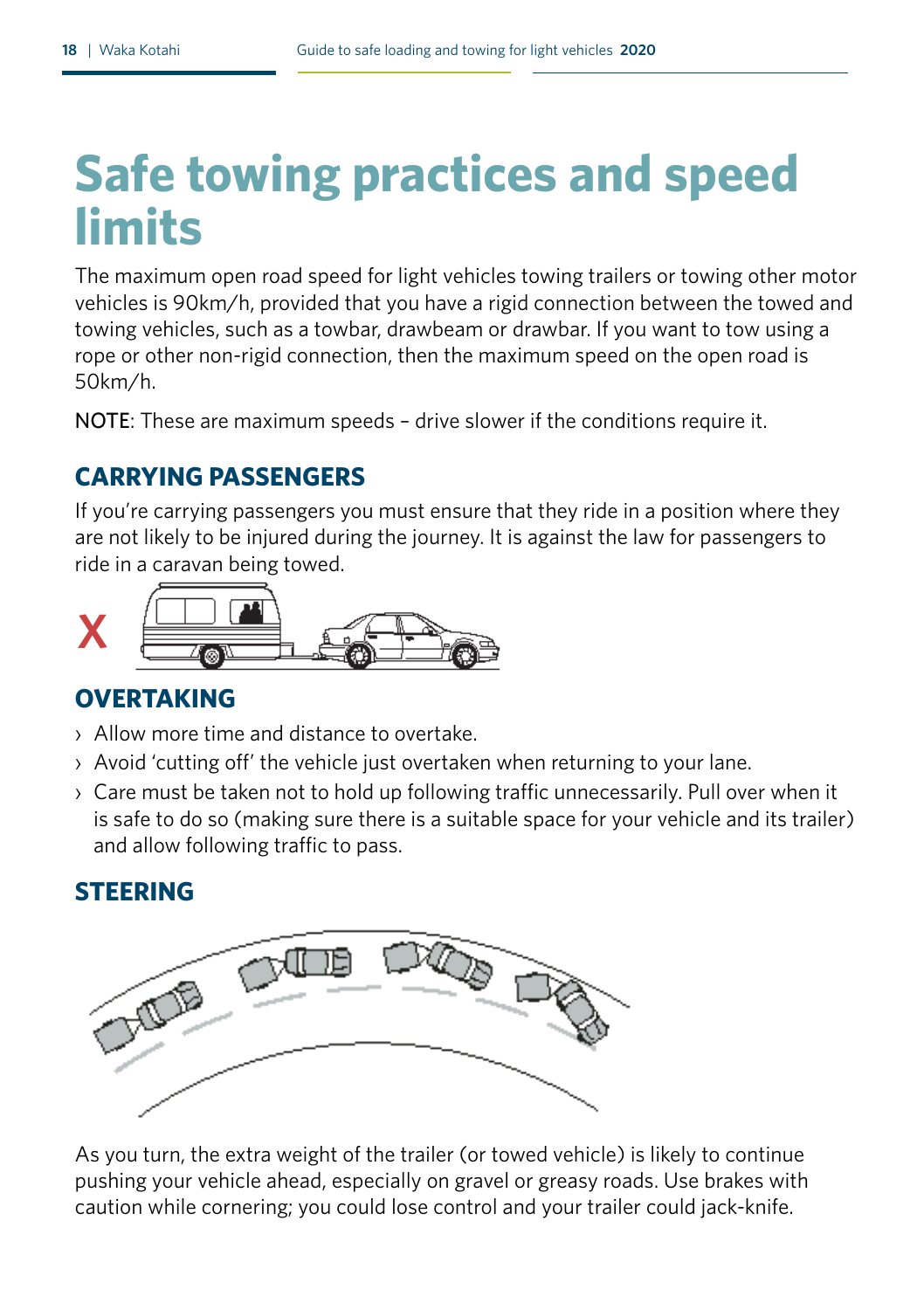### **BRAKING**



Allow extra space for stopping. Allow a four-second gap between you and the vehicle ahead – even more if it's wet or windy.

- › Apply brakes lightly before cornering.
- › Always use a lower gear when travelling downhill.

## **SWAYING (SNAKING)**

An unbalanced load can cause the trailer to pivot on the tow bar, forcing the towing vehicle to sway from side to side.

To help reduce the chances of swaying:

› avoid sudden lane changes and changes of direction



› large masses should not be concentrated towards the ends of the trailer.

If the trailer starts to sway:

- › do not apply your brakes
- › instead, remove your foot from the accelerator and allow the vehicle to slow down.

## **REVERSING**

- › Try to avoid reversing, or ask someone experienced at reversing to help.
- › Turn the front wheels to the left to pivot the trailer to the right and vice versa.



- › Straighten the wheels as the trailer moves in the desired direction.
- › Reverse slowly.
- › Check clearances often.
- › Soft ground may slow your trailer's response.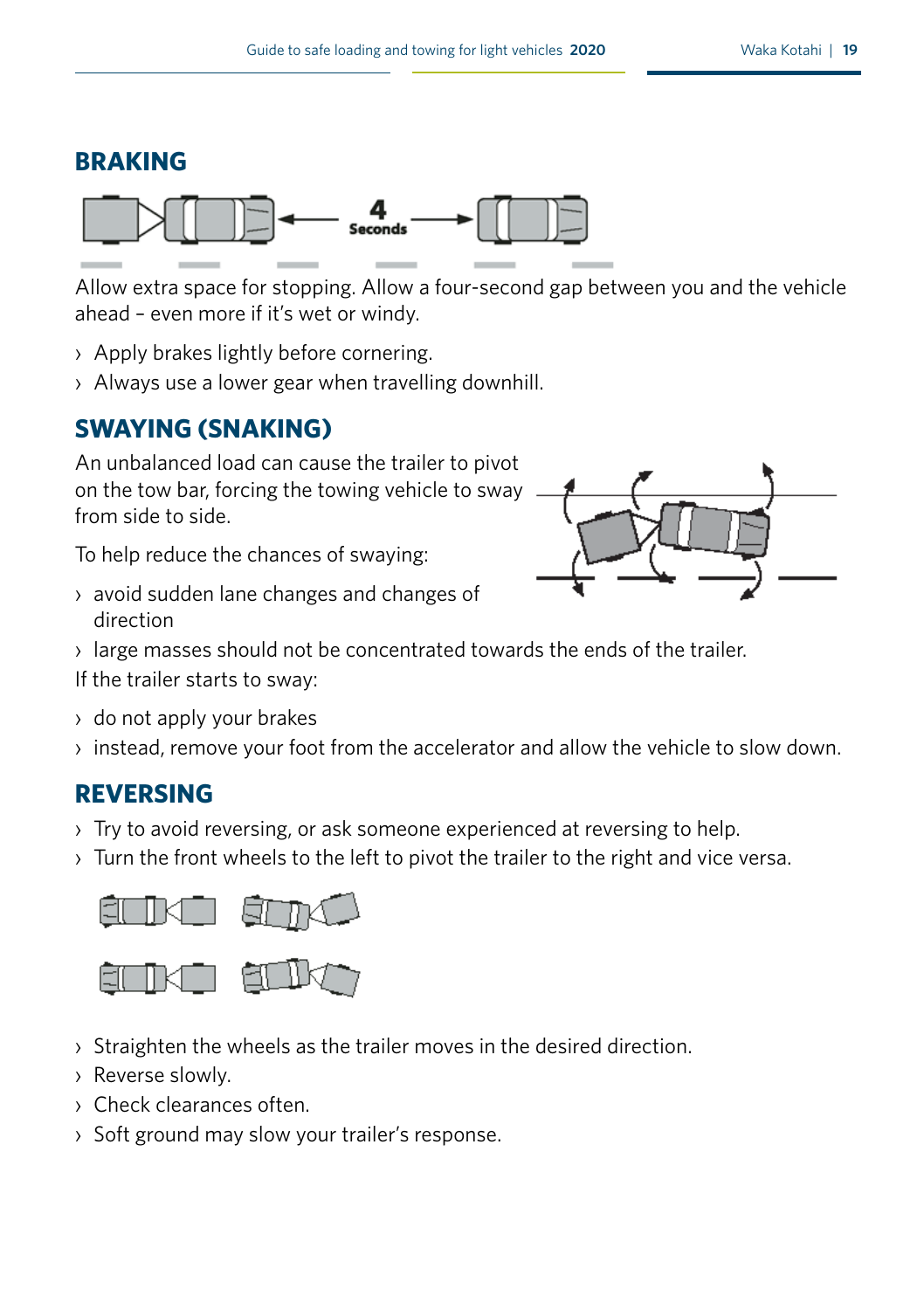#### **PARKING**

- › Choose where you park carefully.
- › Roadside cambers can trap your caravan against poles.
- › Trailers cannot be parked on a roadway for more than seven days unless written permission has been obtained from the road controlling authority.

## **CHECKS TO MAKE BEFORE AND DURING A TRIP**

- › Check that the tow bar points downwards before placing the trailer onto the vehicle tow bar. The weight should be about 10% of the weight of the trailer and load.
- › Make test stops at low speed to check the feel of your vehicle's brakes.
- › Check that all doors, hatches, covers and any load or equipment are properly secured.
- › Check that the trailer is correctly loaded by gently moving the steering wheel from side to side while the car is moving at about 40 to 50km/h. This should be done on a good standard, clear road.
- › Feel and watch the trailer's response. If the trailer does not fall back into line quickly, stop and adjust the loading by moving the articles in the trailer.
- › Check that any securing ropes and straps are tight. The load in your trailer may have settled due to road vibration and slackened off.
- › Carry the smallest load possible in the boot or luggage area of the towing vehicle.
- › Check that the coupling and safety chains are properly fastened.
- › Check that the trailer brakes (where fitted), tyres and wheel bearings are not overheating.
- › Check that all lights are still working.
- › Check that the tyres are still correctly inflated.

#### Remember to:

› allow extra time for your trip.

## **TOWING MOTOR VEHICLES AT NIGHT**

If you tow a motor vehicle during the hours of darkness, the towed vehicle must display a white light towards the front which shows the towing connection and red light towards the rear of the towed vehicle.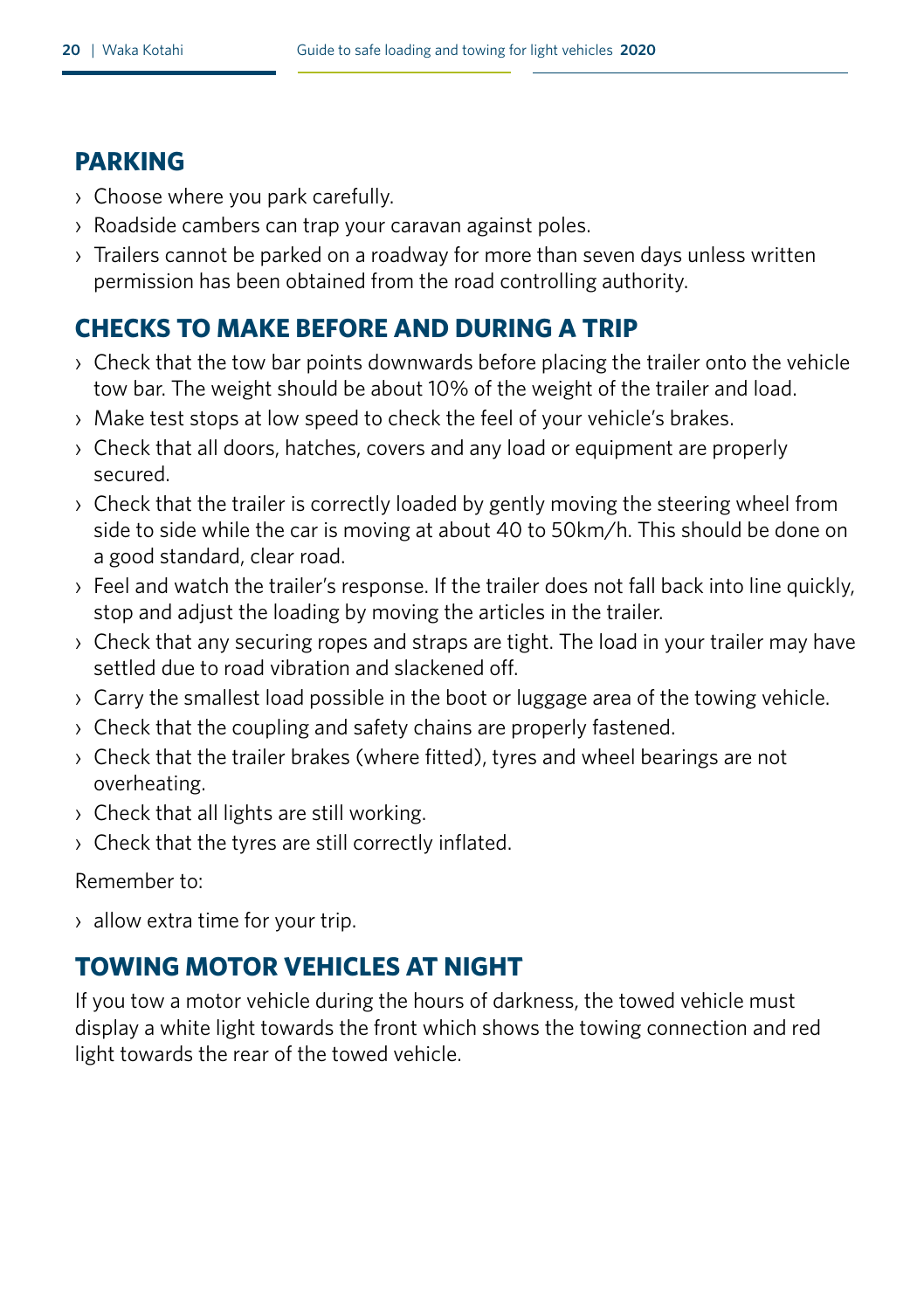# **Further information**

Available from the Waka Kotahi (www.nzta.govt.nz/resources/factsheets):

- › **[Factsheet 13b: Light rigid vehicles \(for dimension details\)](http://www.nzta.govt.nz/resources/factsheets/13b/)**
- › **[Factsheet 13d: Light simple trailers \(for dimension details\)](http://www.nzta.govt.nz/resources/factsheets/13d/)**
- › **[Factsheet 53a: Overdimension vehicles and loads](http://www.nzta.govt.nz/resources/factsheets/53/)**
- › **[Factsheet 67: Dangerous goods transport service operators](http://www.nzta.govt.nz/resources/factsheets/67/)**
- › **[Factsheet 68: Dangerous goods transported as tools of trade](http://http://www.nzta.govt.nz/assets/resources/factsheets/68/docs/68-dangerous-goods-tools-trade.pdf)**
- › **[Factsheet 69: Dangerous goods transported for domestic/recreational use](http://www.nzta.govt.nz/assets/resources/factsheets/69/docs/69-dangerous-goods.pdf)**

Publications and legislation on the welfare and transport of animals are available at www.maf.govt.nz

- › **[Truck loading code](http://www.nzta.govt.nz/resources/roadcode/heavy-vehicle-road-code/tlc-general-requirements/)**
- › **[Land Transport Rule 32005: Vehicle Lighting 2004](http://www.nzta.govt.nz/resources/rules/vehicle-lighting-2004-index/)**
- › **[Land Transport Rule 32014: Light-vehicle Brakes 2002](http://www.nzta.govt.nz/resources/rules/light-vehicle-brakes-2002-index/)**
- › **[Land Transport Rule 41001: Vehicle Dimensions and Mass 2016](http://www.nzta.govt.nz/resources/rules/land-transport-rule-vehicle-dimensions-and-mass-2016-index/)**
- › **[Land Transport Rule 45001: Dangerous Goods](http://www.nzta.govt.nz/resources/rules/dangerous-goods-2005-index/)**
- › **[Land Transport \(Road User\) Rule 2004](http://www.nzta.govt.nz/resources/rules/road-user-2004-index/)** (No 61001)
- › **[Animal Welfare Act 1999](http://www.legislation.govt.nz/act/public/1999/0142/latest/DLM49664.html?search=ts_act%40bill%40regulation%40deemedreg_animal+welfare+act+1999_resel_25_a&p=1)**
- › **[Land Transport Act 1998](http://www.legislation.govt.nz/act/public/1998/0110/latest/DLM433613.html)**